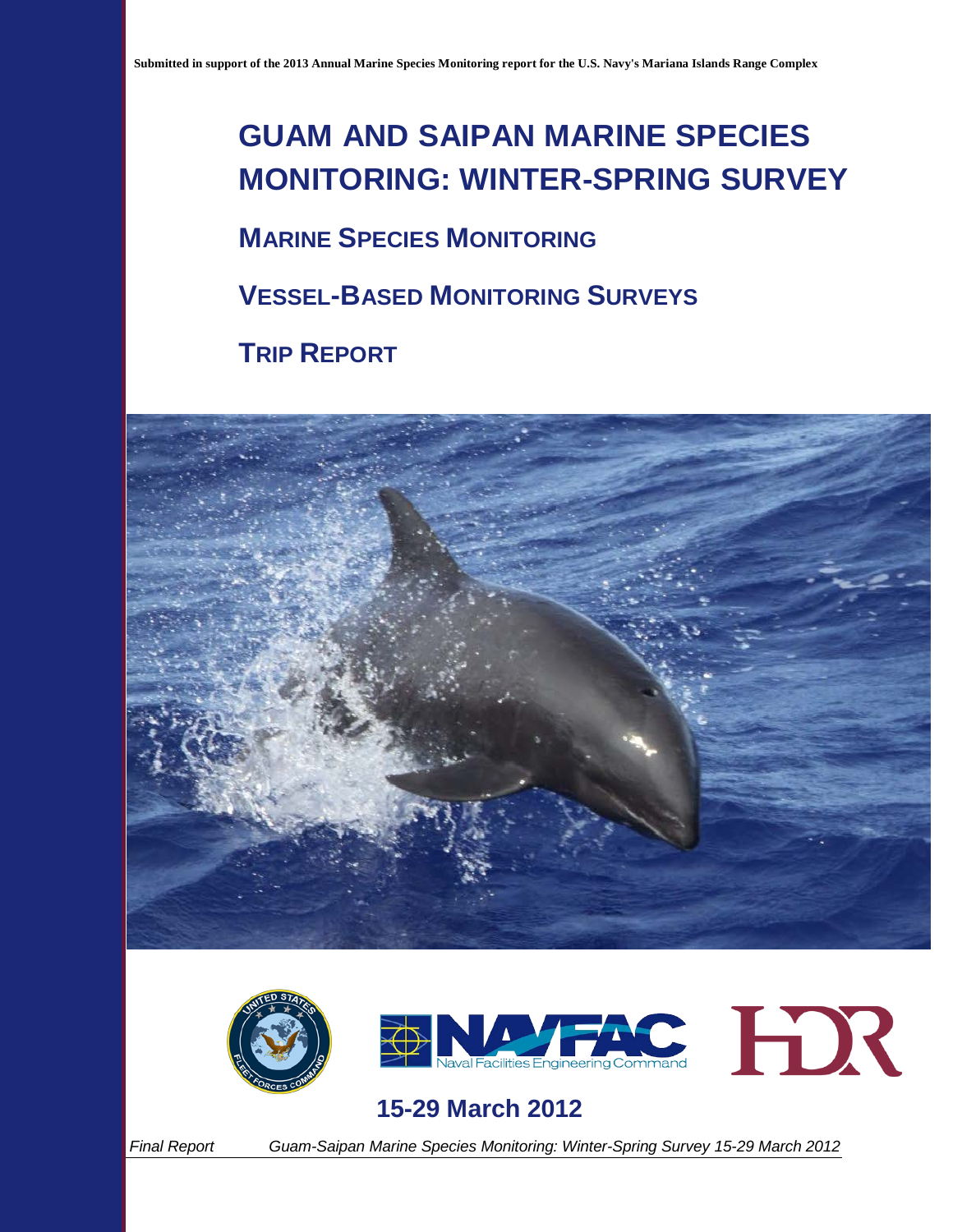#### **Suggested citation:**

HDR. 2012. *Guam and Saipan Marine Species Monitoring: Winter-Spring Survey 15-29 March*. Prepared for U.S. Pacific Fleet and submitted to Naval Facilities Engineering Command (NAVFAC) Pacific, Pearl Harbor, Hawaii, under Contract No. N62470-10-D-3011 Task Order 17, issued to HDR, Inc. 02 January 2012.

**Cover photo:** Melon-headed whale (*Peponocephala electra*) off Guam, 15 March 2012. Photo taken by Mark Deakos under National Marine Fisheries Service permit 14451.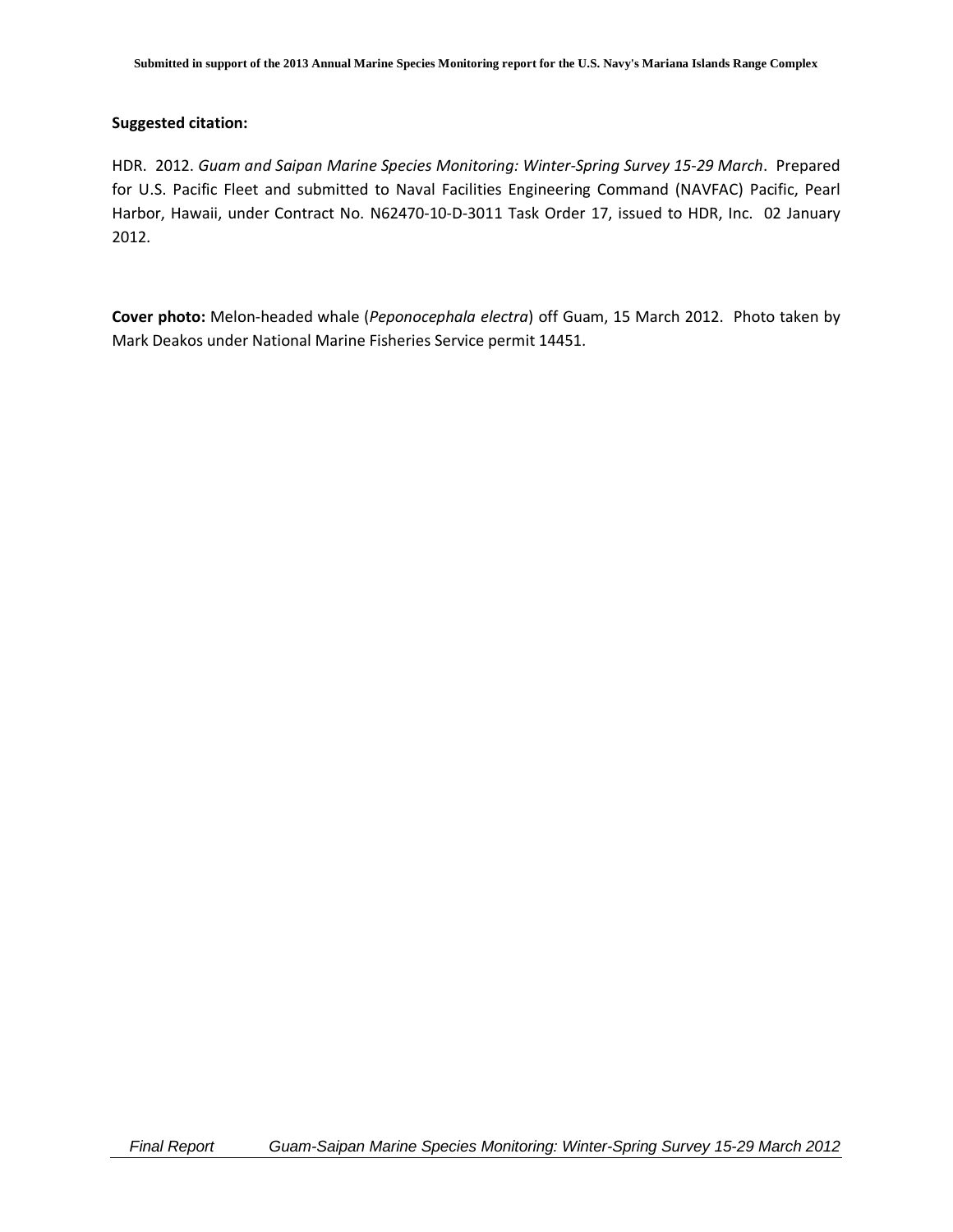# **Table of Contents**

# **Appendix**

# **Figures**

| Figure 1. The survey vessels - the M/V Sea Fantasy (Left) used for surveys off Guam and the M/V<br>Super Emerald used for surveys off Saipan (Right). Photographs are from the Micronesia                                                                                          |  |
|------------------------------------------------------------------------------------------------------------------------------------------------------------------------------------------------------------------------------------------------------------------------------------|--|
| Figure 2. Tracklines and sightings off Guam during the Guam and Saipan Marine Species<br>Monitoring Survey: Winter-Spring 2012. Surveys were conducted on 15 and 19 through 21                                                                                                     |  |
| Figure 3. Tracklines and sightings off Saipan during the Guam and Saipan Marine Species<br>Monitoring Survey: Winter-Spring 2012. Surveys were conducted during 23 to 29 March 2012.<br>Gaps in the 23 March (red) trackline are due to a GPS interface problem that was corrected |  |

## **Tables**

| Table 3. Total survey effort, sightings by Beaufort Sea State, and Sightings Per Unit Effort (SPUE). 7 |  |
|--------------------------------------------------------------------------------------------------------|--|
|                                                                                                        |  |
| Table 5. Summary of cetacean sightings by species, location, bottom depth, and percentage of           |  |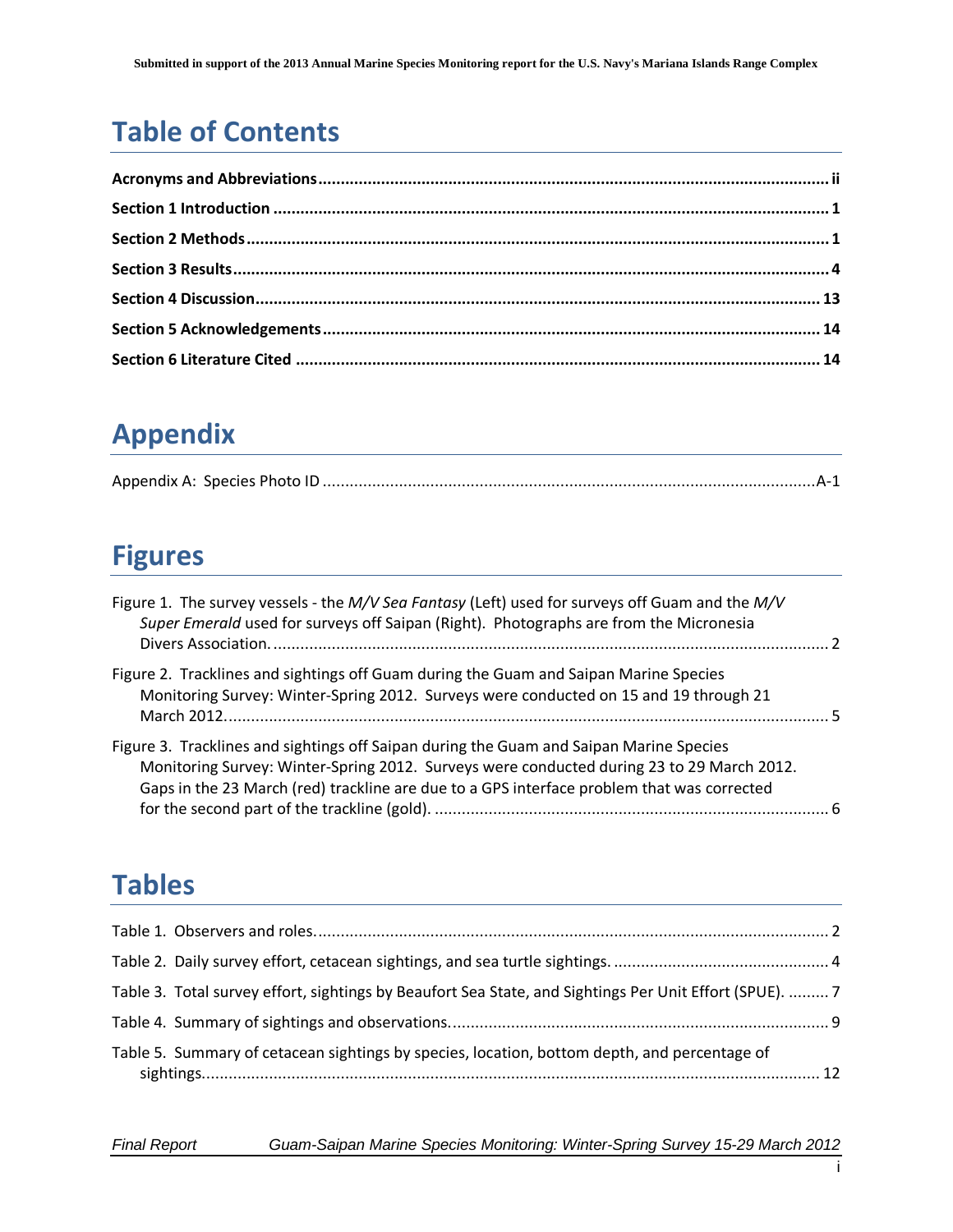## **Acronyms and Abbreviations**

| <b>BSS</b>        | Beaufort sea state                             |
|-------------------|------------------------------------------------|
| <b>CNMI</b>       | Commonwealth of the Northern Mariana Islands   |
| <b>ESA</b>        | <b>Endangered Species Act</b>                  |
| ft                | foot/feet                                      |
| GIS               | Geographical Information System                |
| GPS               | <b>Global Positioning System</b>               |
| hr                | hour(s)                                        |
| kHz               | kilohertz                                      |
| km                | kilometer(s)                                   |
| m                 | meter(s)                                       |
| min               | minute(s)                                      |
| <b>MMPA</b>       | <b>Marine Mammal Protection Act</b>            |
| <b>MISTCS</b>     | Mariana Islands Sea Turtle and Cetacean Survey |
| M/V               | motor vessel                                   |
| <b>NAVFAC PAC</b> | Naval Facilities Engineering Command Pacific   |
| <b>NM</b>         | nautical mile(s)                               |
| <b>NMFS</b>       | <b>National Marine Fisheries Service</b>       |
| <b>SPUE</b>       | <b>Sightings Per Unit Effort</b>               |
| U.S.              | <b>United States</b>                           |
| <b>XBT</b>        | expendable bathythermograph                    |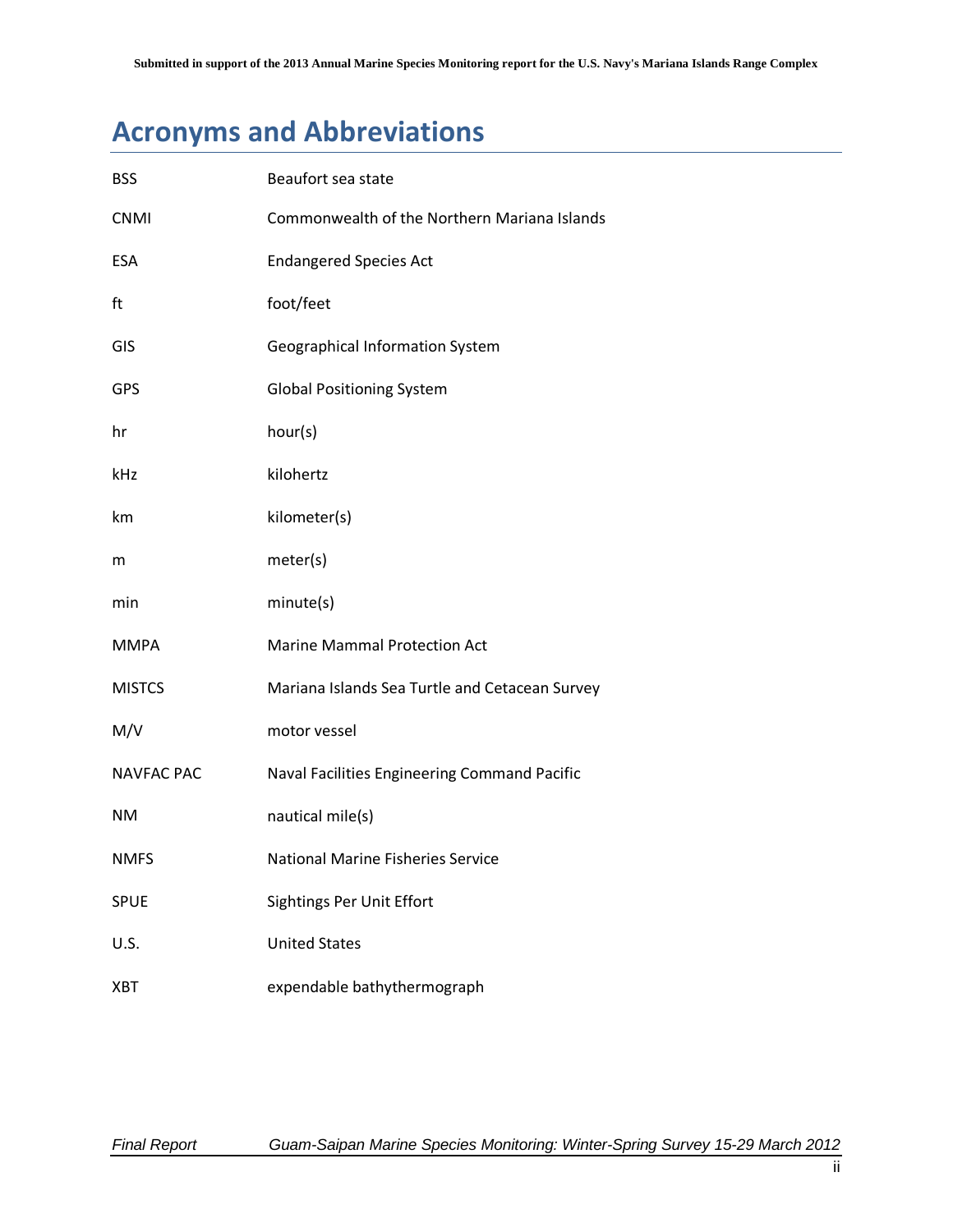## <span id="page-4-0"></span>**Section 1 Introduction**

Prior to 2007, there was little information available about the occurrence, abundance, or density of marine mammals in the region of the Commonwealth of the Northern Mariana Islands (CNMI). Most accounts of marine mammal occurrence within the region were opportunistically reported sighting and stranding data. For example, the United States (U.S.) Navy compiled a comprehensive review of data and literature concerning the protected and managed marine resources for the Marianas Operating Area (DoN 2007), which assessed the area south of Pagan and included the waters off Guam, Saipan, Tinian, and Farallon de Medinilla. The Mariana Islands Sea Turtle and Cetacean Survey (MISTCS), conducted between January and April 2007 in waters around Guam and the CNMI, was the first systematic survey effort for marine mammals in this region (DoN 2007; Fulling et al. 2011). The surveyed area included waters off Guam and Tinian; however, the northern boundary of the MISTCS survey area was south of Pagan. The U.S. Navy proactively initiated the visual and acoustic survey to gather data in support of an analysis of potential effects of U.S. Navy training exercises in the Mariana Islands Range Complex Environmental Impact Statement and associated Marine Mammal Protection Act and Endangered Species Act consultations. Other recent data from this region include marine mammal monitoring efforts associated with U.S. Navy training exercises (Valiant Shield 2007) south of Saipan and east of Guam and Rota during August 2007 (Mobley 2007). Small-boat surveys partially-funded by the U.S. Navy and the National Marine Fisheries Service (NMFS) were conducted around the islands of Guam, Tinian, and Saipan between February and March 2010 (Ligon et al. 2011); waters surrounding Guam during February to March 2011 (HDR 2011); and the waters surrounding Guam, Saipan, Tinian, Aguijan, and Rota during August to September 2011 (Hill et al. 2012). Although there have been several marine species surveys in this area since 2007, there is little information for some areas and across seasons.

This report presents the results of the Guam and Saipan Marine Species Monitoring: Winter-Spring Survey conducted on the motor vessel (*M/V) Sea Fantasy* (Guam survey) and the *M/V Super Emerald* (Saipan survey) from 15 to 29 March 2012. The objective of the 2012 survey effort was to conduct baseline surveys to further document marine mammal and sea turtle occurrence in nearshore waters around the island of Guam and Saipan. The approach primarily followed opportunistic survey protocols used in recent surveys around Guam (Ligon et al. 2011; HDR 2011), which remained within 10 kilometers (km) or 5.4 nautical miles (NM) of the coastline.

## <span id="page-4-1"></span>**Section 2 Methods**

#### *Visual Surveys*

The survey was conducted from 15 to 29 March 2012 around the islands of Guam and Saipan. The surveys were conducted off Guam from 15 to 21 March (during 16 to 18 March, there were no surveys due to high winds and large swell) and off Saipan from 23 to 29 March. The platform used for the Guam surveys was the *M/V Sea Fantasy,* a 12.8-meter (m) (42-foot [ft]) vessel with an observer height of 4.1 m (13.1 ft) and the platform used for the Saipan surveys was the *M/V Super Emerald*, a 19.8-m (65-ft)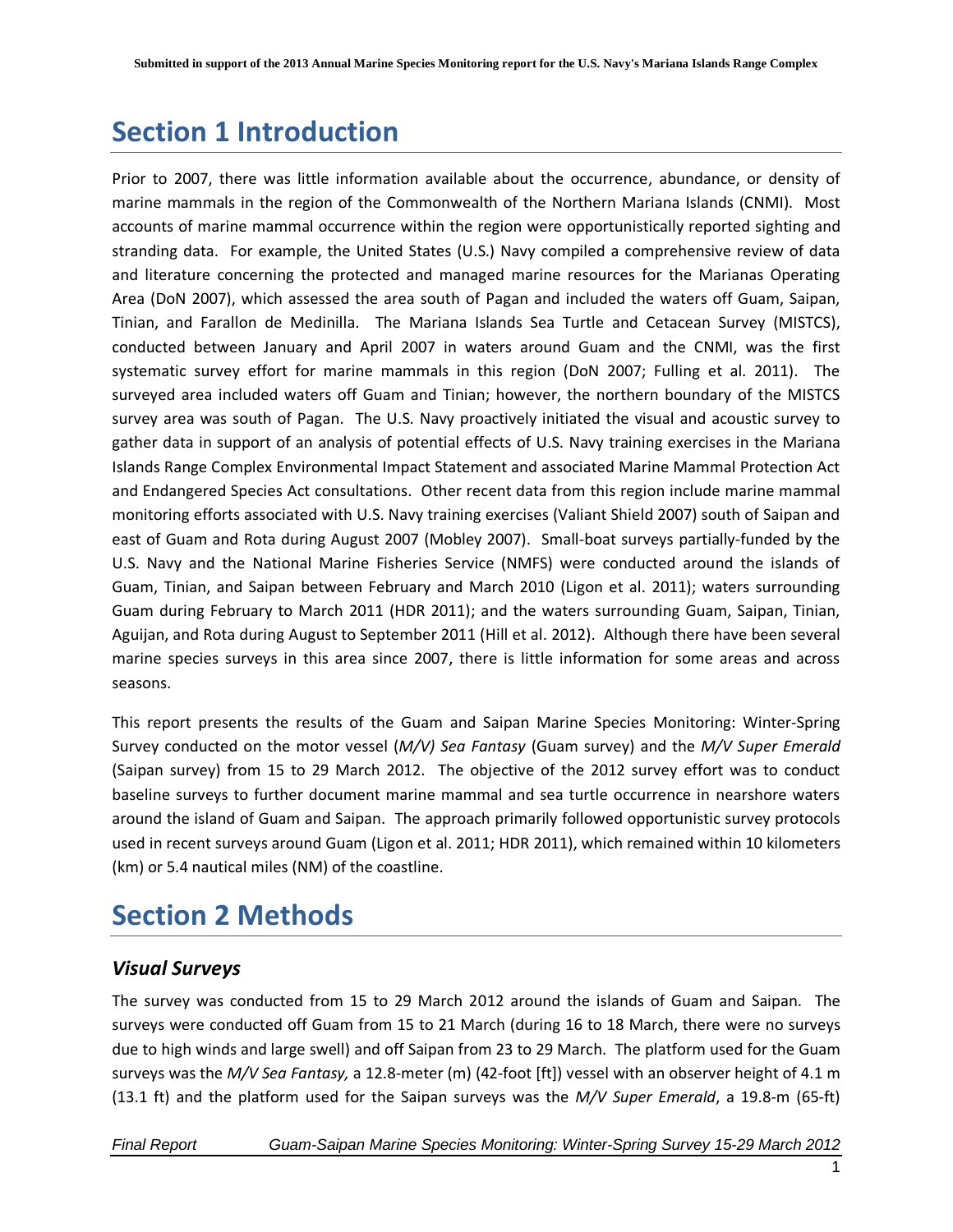vessel with an observer height of 5.2 m (17.1 ft) (see **Figure 1**). Sighting data were collected during daylight hours when weather conditions permitted (e.g., Beaufort sea state [BSS] of 0 to 6 and visibility more than 1.9 km [1.0 NM]). Non-systematic survey methods (no pre-determined tracklines) were employed in order to maximize survey effort during less than ideal weather conditions. The survey was conducted using an observation team of three individuals—two dedicated observers searching with 7 x 50 hand-held reticle binoculars (Fujinon Polaris FMTRC-SX) at the port and starboard positions, and the third with unaided eyes and 7 x 50 hand-held reticled binoculars (centerline position and data recorder). Four observers rotated through the three observer positions every 30 minutes (min). All marine species observers were experienced with marine species survey methodology, had experience in identification of subtropical Pacific marine mammal and sea turtle species, were knowledgeable about marine mammal biology and behavior, and had previous experience conducting marine mammal observations from vessel platforms (see **Table 1**).



<span id="page-5-0"></span>**Figure 1. The survey vessels - the** *M/V Sea Fantasy* **(Left) used for surveys off Guam and the** *M/V Super Emerald* **used for surveys off Saipan (Right). Photographs are from the Micronesia Divers Association.** 

|  | Table 1. Observers and roles. |  |
|--|-------------------------------|--|
|--|-------------------------------|--|

<span id="page-5-1"></span>

| <b>Name</b>         | <b>Role</b>                                 | Organization            |  |  |  |  |
|---------------------|---------------------------------------------|-------------------------|--|--|--|--|
| <b>Phil Thorson</b> | Cruise Leader                               | <b>HDR</b>              |  |  |  |  |
| <b>Mark Deakos</b>  | <b>Marine Species Observer</b>              |                         |  |  |  |  |
| Paula von Weller    | <b>Marine Species Observer</b>              | <b>HDR</b>              |  |  |  |  |
| Suzanne Yin         | <b>Marine Species Observer</b>              | <b>HDR</b>              |  |  |  |  |
| Jennifer Brown      | Marine Species Observer Trainee (2 days)    | <b>HDR</b>              |  |  |  |  |
| Robert Uyeyama      | U.S. Navy Technical Representative (2 days) | NAVFAC PAC <sup>*</sup> |  |  |  |  |

Note: \* NAVFAC PAC = Naval Facilities Engineering Command Pacific

A daily watch for sightings of marine mammals and sea turtles was maintained on the flying bridge of each survey vessel during daylight hours (approximately 06:30 to 16:00 Guam Standard Time). By 13:00 to 16:00, observation conditions usually had deteriorated, due to high wind and/or high swell, and the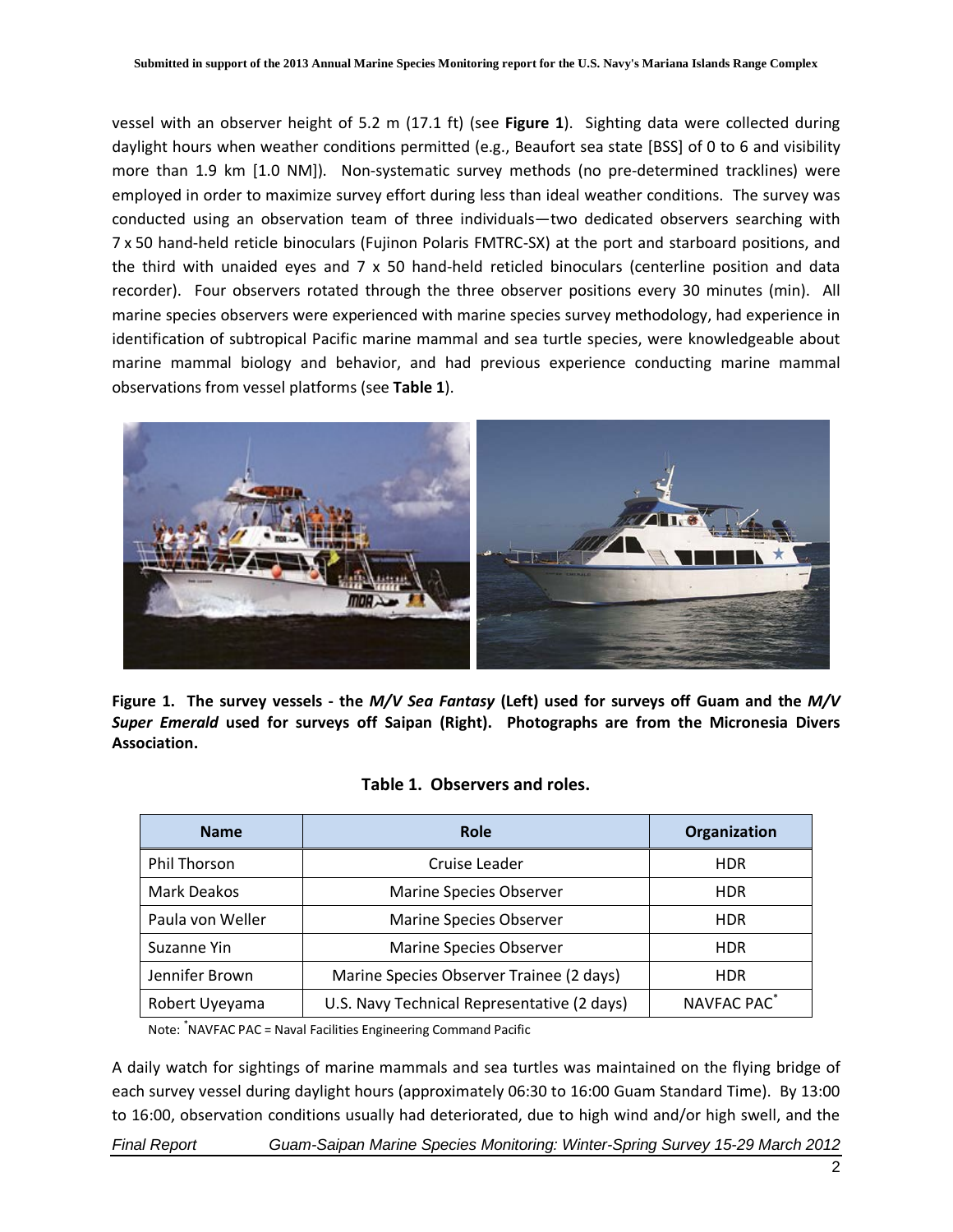survey was ended for the day. Surveys off Guam were suspended completely for three days during a period of very high winds and large swells which made it unsafe to attempt vessel-based observations. Data for observation conditions, watch effort, sightings, and other required information were entered into a laptop computer using the computer program VisSurvey (NMFS Southeast Fisheries Science Center).

When sightings occurred, photographs of marine species were taken to verify species identification and, if possible, identification of individuals (marine mammals only). The animals photographed were approached by the vessel during normal survey operations or approached the vessel on their own. Efforts were made to position the vessel to maximize image quality for identification purposes (with respect to lighting, glare, etc.). Photographs were taken using Canon EOS D7 or Nikon D3000 cameras with 100 to 400 millimeter zoom lenses. Camera settings were adjusted as needed to produce the highest-quality images possible. Observations were made under NMFS permit 14451 issued to Dr. Joseph Mobley.

#### *Acoustic Recordings*

There is little acoustic information available for marine mammals in the Mariana Islands. Acoustic recordings were attempted during sightings and randomly during periods when animals were not sighted in an attempt to detect vocalizing animals in the area. The ability to link acoustic recordings with confirmed visual sightings of particular species allows scientists to gather valuable information required to develop better acoustic classifiers and detectors. A five-channel acoustic recorder (Edirol/Roland R-44) and hydrophone (Reson Model TC4033-6) were used to record vocalizations of marine mammals during sightings. The hydrophone was deployed by hand and suspended approximately 3 to 4 m (10 to 13 ft) below the surface. Sampling was made at 16 bits and 192 kilohertz (kHz).

#### *Oceanographic Data Collection*

The collection of oceanographic data was deemed a priority during the initial planning stages with data to be collected using an expendable bathythermograph (XBT) data acquisition system and an XBT handheld launcher following all marine mammal sightings. However, the XBT data-collection software originally set up for use on this survey was not functioning properly, and therefore, no oceanographic data were collected.

#### *Data Processing*

Tracklines and sightings from VisVessel were entered into a Geographical Information System (GIS), and used to calculate distance and effort (ArcGIS version 10, Environmental Systems Research Institute, Redlands, California). Bottom depths for sightings were extrapolated from existing GIS data (ArcGIS Ocean Basemap).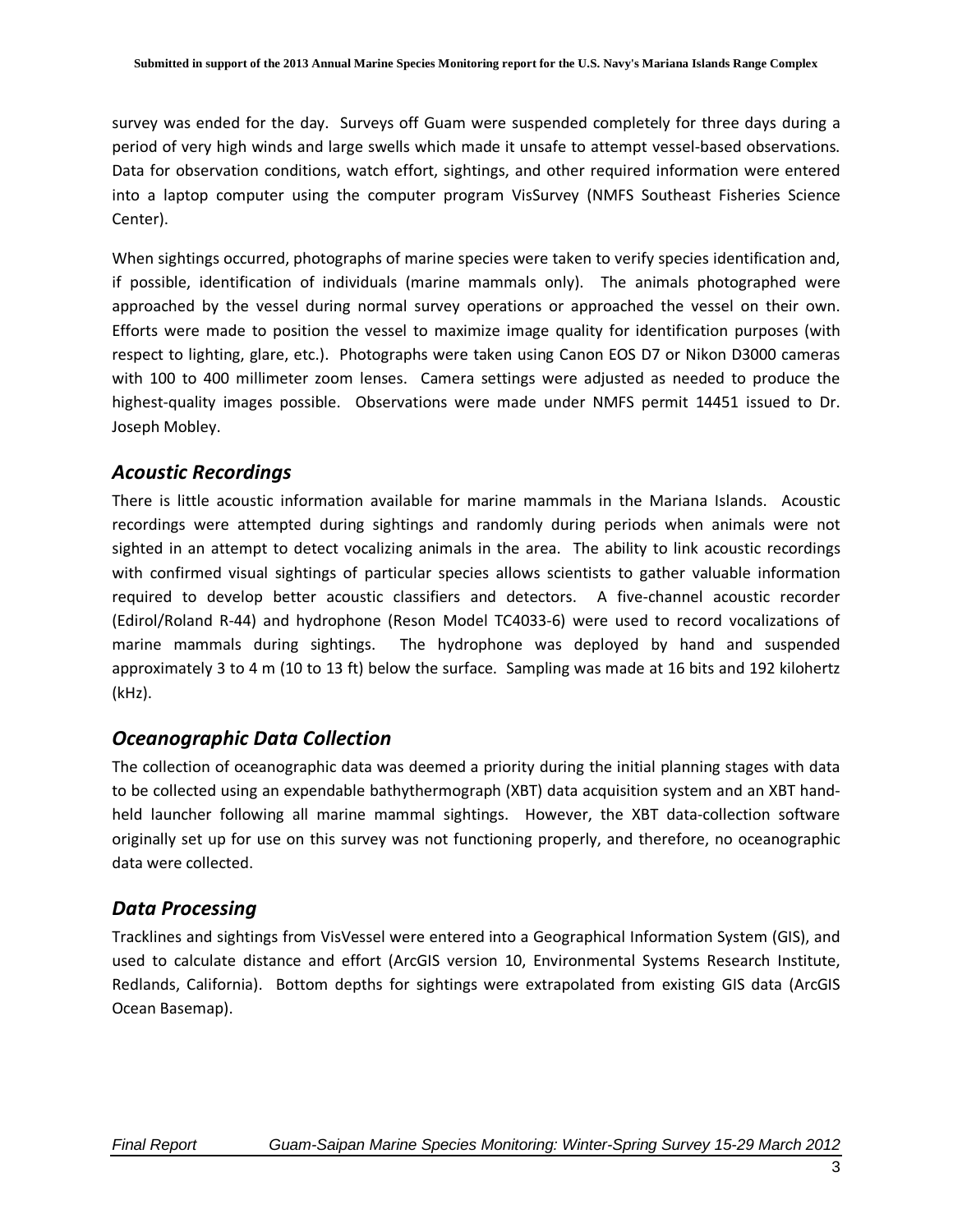## <span id="page-7-0"></span>**Section 3 Results**

#### *Survey Effort*

Visual surveys were made over 664.0 km (358.5 NM) of tracklines during 11 survey days for a total of 80.3 survey hours (hr) (see **Table 2; Figures 2 and 3**) off Guam and Saipan. BSS ranged from two to seven, with 95.7 percent of effort in BSS three to six (see **Table 3**). Sightings were made during BSS ranging from two to six (**Table 3**).

<span id="page-7-1"></span>

|               |                           |                         | <b>Survey Effort</b>    | No. Cetacean     |                                           |  |
|---------------|---------------------------|-------------------------|-------------------------|------------------|-------------------------------------------|--|
| <b>Date</b>   | <b>Island</b>             | <b>Duration</b><br>(hr) | <b>Distance</b><br>(km) | <b>Sightings</b> | <b>No. Sea Turtle</b><br><b>Sightings</b> |  |
| 15 March 2012 | Guam                      | 6.7                     | 46.9                    | 1                | $\Omega$                                  |  |
| 19 March 2012 | Guam                      | 9.4                     | 79.3                    | 3                | 0                                         |  |
| 20 March 2012 | Guam                      | 8.3                     | 71.0                    | 0                | $\mathbf{1}$                              |  |
| 21 March 2012 | Guam                      | 9.2                     | 71.3                    | $\overline{2}$   | $\mathbf{1}$                              |  |
| 23 March 2012 | Saipan                    | 6.5                     | 57.4                    | 1                | 0                                         |  |
| 24 March 2012 | Saipan                    | 6.0                     | 60.5                    | 1                | $\overline{2}$                            |  |
| 25 March 2012 | Saipan                    | 8.0                     | 56.9                    | 1                | 1                                         |  |
| 26 March 2012 | Saipan                    | 6.8                     | 57.4                    | 0                | 0                                         |  |
| 27 March 2012 | Saipan                    | 8.0                     | 69.8                    | 1                | $\Omega$                                  |  |
| 28 March 2012 | Saipan                    | 5.9                     | 46.1                    | 0                | $\mathbf{1}$                              |  |
| 29 March 2012 | Saipan                    | 5.5                     | 47.4                    | 0                | 0                                         |  |
|               | <b>Total for Guam</b>     | 33.56                   | 268.5                   | 6                | $\overline{2}$                            |  |
|               | <b>Total for Saipan</b>   | 46.75                   | 395.5                   | 4                | 4                                         |  |
|               | <b>Total for all days</b> | 80.31                   | 664.0                   | 10               | 6                                         |  |

|  | Table 2. Daily survey effort, cetacean sightings, and sea turtle sightings. |  |
|--|-----------------------------------------------------------------------------|--|
|  |                                                                             |  |

#### **Guam**

Surveys off Guam were conducted on 15 and 19 to 21 March 2012 for a total of 33.6 hr and 268.5 km (145.0 NM). Due to high swells and high wind conditions, there were no surveys from 16 to 18 March which reduced the total number of survey days off Guam from a planned seven to four (see **Table 2**). While surveys were planned to surround the entire island of Guam, weather conditions and the *M/V Sea Fantasy*'s limited capabilities to handle high sea states constrained the survey effort to the northern and western sections of the island (see **Figure 2**). Six sightings of marine mammals representing five confirmed species were made in the waters off Guam. The trackline for 15 March was taken from the vessel's Global Positioning System (GPS) receiver (Garmin GPSMAP 441, Olathe, Kansas) because of a malfunction with the interface between the GPS antenna and the program VisSurvey. That problem was corrected and the vessel's position was recorded directly into VisSurvey for all other survey days.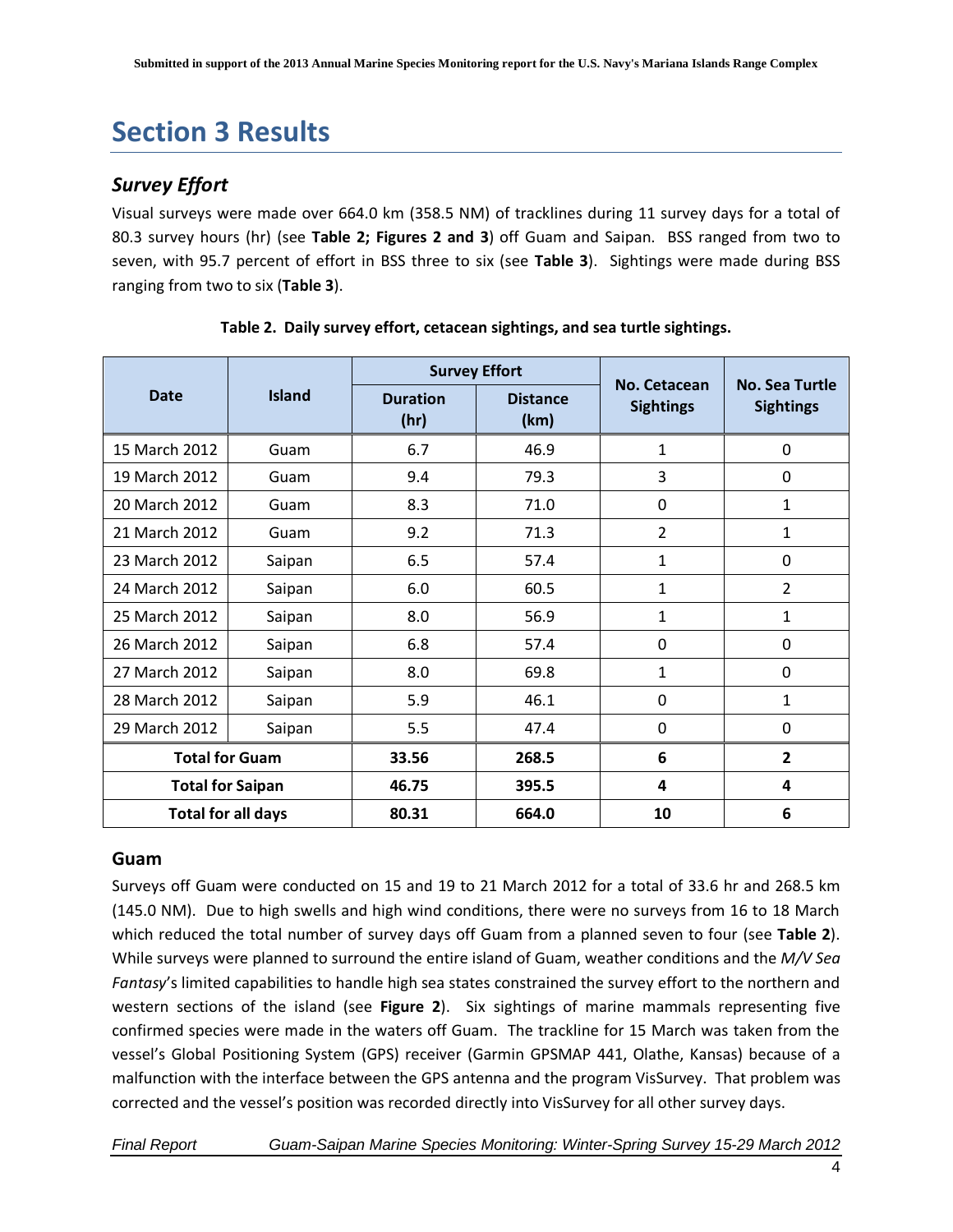

<span id="page-8-0"></span>**Figure 2. Tracklines and sightings off Guam during the Guam and Saipan Marine Species Monitoring Survey: Winter-Spring 2012. Surveys were conducted on 15 and 19 through 21 March 2012.**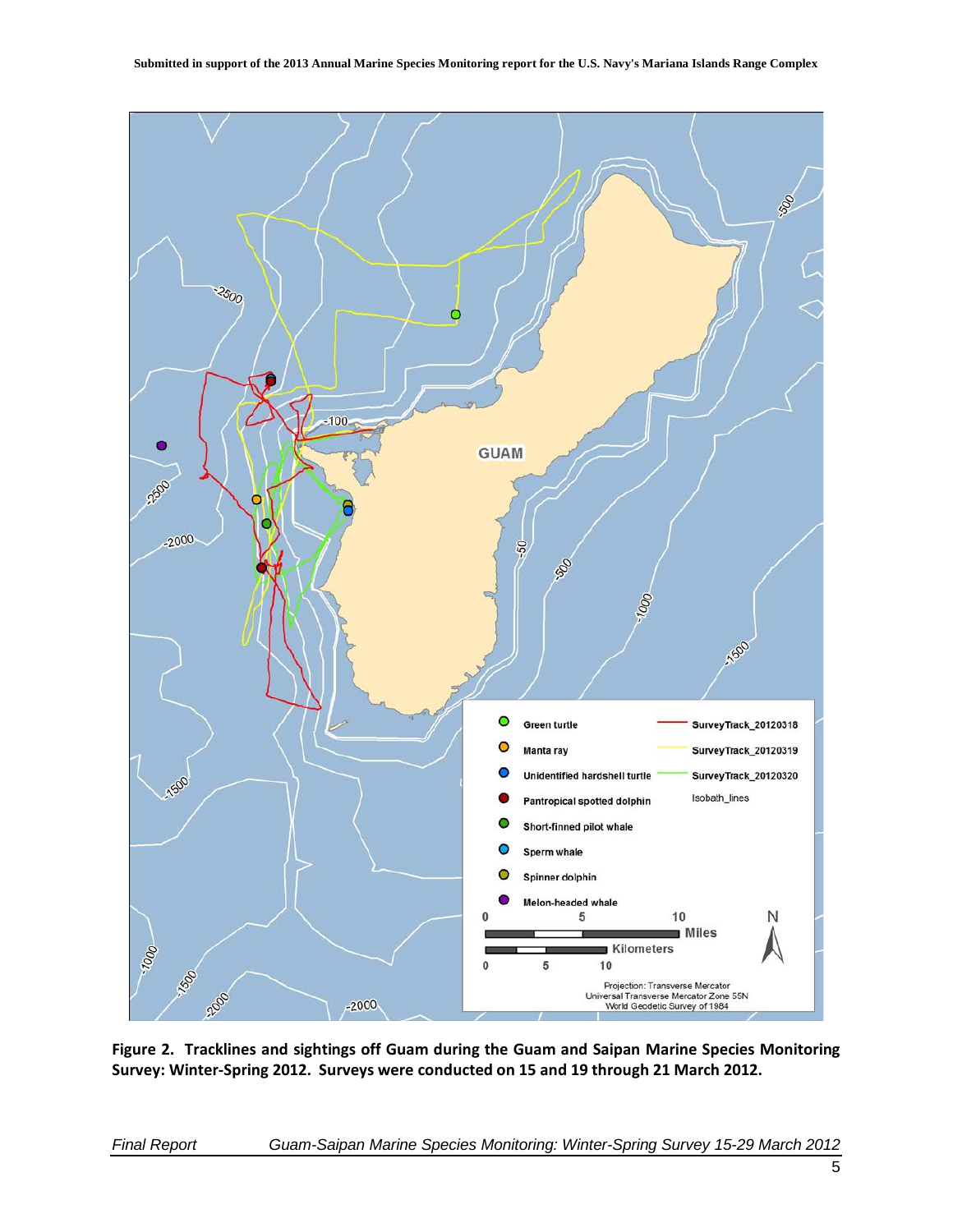

<span id="page-9-0"></span>**Figure 3. Tracklines and sightings off Saipan during the Guam and Saipan Marine Species Monitoring Survey: Winter-Spring 2012. Surveys were conducted during 23 to 29 March 2012. Gaps in the 23 March (red) trackline are due to a GPS interface problem that was corrected for the second part of the trackline (gold).**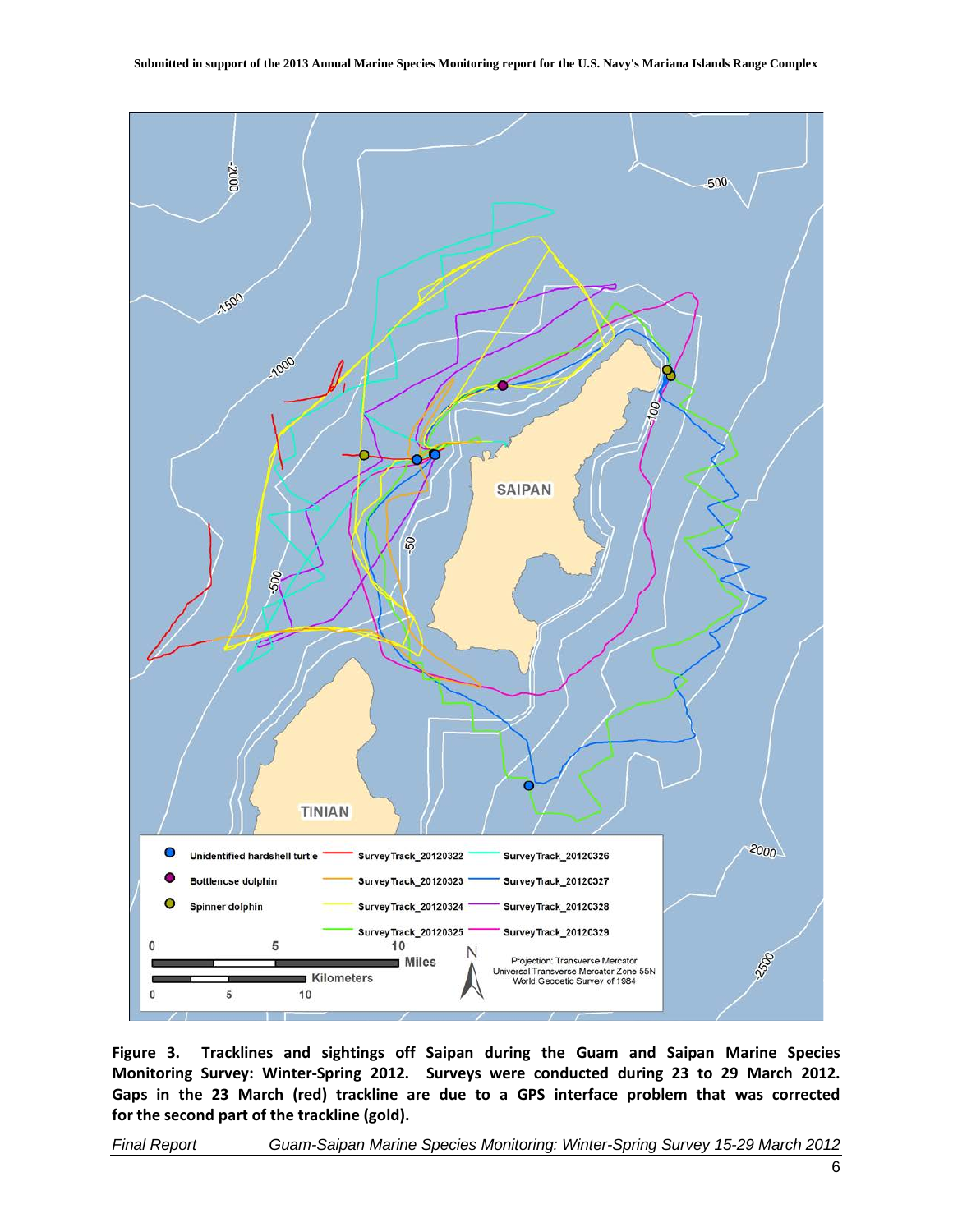<span id="page-10-0"></span>

| <b>Beaufort</b><br><b>Sea State</b> | <b>Total</b><br><b>Effort</b><br>(km) | <b>Total</b><br><b>Effort</b><br>(hr) | Percentage of<br><b>Survey Effort</b> | <b>Marine</b><br><b>Mammal</b><br><b>Sightings</b> | <b>SPUE</b><br><b>Marine</b><br><b>Mammal</b><br>(per km) | <b>SPUE</b><br><b>Marine</b><br><b>Mammal</b><br>(per hr) | Sea Turtle<br><b>Sightings</b> | <b>SPUE Sea</b><br><b>Turtles</b><br>(per km) | <b>SPUE Sea</b><br><b>Turtles</b><br>(per hr) |
|-------------------------------------|---------------------------------------|---------------------------------------|---------------------------------------|----------------------------------------------------|-----------------------------------------------------------|-----------------------------------------------------------|--------------------------------|-----------------------------------------------|-----------------------------------------------|
| 0                                   | $\Omega$                              | 0                                     | 0                                     | 0                                                  | 0                                                         | 0                                                         | 0                              | 0                                             | 0                                             |
| 1                                   | 17.3                                  | 2.1                                   | 2.6                                   | 0                                                  | 0                                                         | 0                                                         | 0                              | $\mathbf{0}$                                  | $\Omega$                                      |
| $\overline{2}$                      | 19.9                                  | 2.4                                   | 3.0                                   | 0                                                  | $\mathbf 0$                                               | 0                                                         | 1                              | 0.02                                          | 0.42                                          |
| 3                                   | 75.0                                  | 9.1                                   | 11.3                                  | 4                                                  | 0.05                                                      | 0.44                                                      | 0                              | 0                                             | 0                                             |
| 4                                   | 177.3<br>290.8                        | 21.4                                  | 26.7                                  | $\mathbf{1}$                                       | 0.01                                                      | 0.05                                                      | 1                              | 0.01                                          | 0.05                                          |
| 5                                   |                                       | 35.2                                  | 43.8                                  |                                                    | 3                                                         | 0.01                                                      | 0.09                           | 1                                             | 0.01                                          |
| 6                                   | 83.6                                  | 10.1                                  | 12.6                                  | $\overline{2}$                                     | 0.02                                                      | 0.20                                                      | 3                              | 0.05                                          | 0.30                                          |
| Total                               | 664.0                                 | 80.3                                  | 100                                   | 10                                                 | 0.02                                                      | 0.13                                                      | 6                              | 0.01                                          | 0.01                                          |
| Guam                                | 268.5                                 | 33.6                                  | 41.8                                  | 6                                                  | 0.02                                                      | 0.18                                                      | $\overline{2}$                 | 0.01                                          | 0.06                                          |
| Saipan                              | 395.5                                 | 46.8                                  | 58.2                                  | 4                                                  | 0.01                                                      | 0.09                                                      | 4                              | 0.01                                          | 0.09                                          |

**Table 3. Total survey effort, sightings by Beaufort Sea State, and Sightings Per Unit Effort (SPUE).**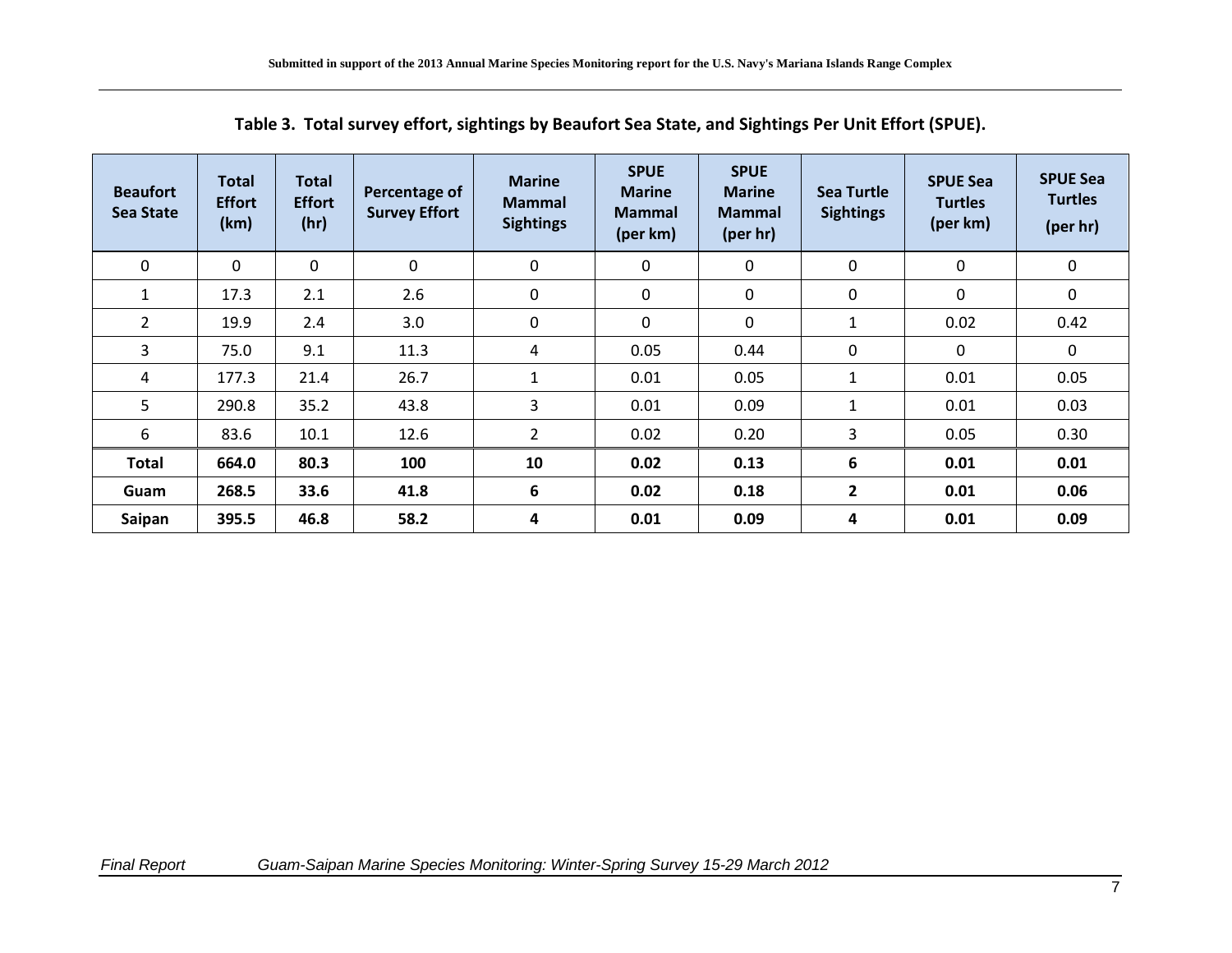#### **Saipan**

Surveys off Saipan were conducted from 23 to 29 March 2012, for a total 46.8 hr and 395.5 km (213.6 NM) (see **Table 2**). The survey boat, *M/V Super Emerald* was able to travel around Saipan on three of the survey days but otherwise remained on the western (leeward) side of the island for the other four survey days (see **Figure 3**).

### *Sightings*

There were 10 confirmed cetacean sightings (six species), six sea turtle sightings (one identified species), and one sighting of a ray (*Manta* sp.) at the islands of Guam and Saipan (see **Tables 4 and 5**, and **Figures 2 and 3**). The spinner dolphin was the most frequently sighted (40 percent) cetacean species. The majority (60 percent) of cetacean sightings occurred off Guam which also had the highest marine mammal species diversity – five cetacean species compared to two at Saipan. There were twice as many sightings of sea turtles at Saipan compared to Guam.

#### **Guam**

Six cetacean sightings comprised of five species were recorded off Guam. The pantropical spotted dolphin (*Stenella attenuata*) was the most frequently sighted species (*n*=2 sightings) followed by one sighting of melon-headed whales (*Peponocephala electra*), one sighting of short-finned pilot whales (*Globicephala macrorhynchus*), one sighting of sperm whales (*Physeter macrocephalus*), and one sighting of spinner dolphins (*Stenella longirostris*). Two sea turtles were sighted; however, only one sighting could be confirmed as a juvenile green turtle (*Chelonia mydas*) which was sighted in offshore waters with a bottom depth of 1,100 m (3,609 ft). The second sighting was of a submerged sea turtle (1 to 2 m below the water's surface) in waters with a bottom depth of 50 m (164 ft) and was thought to be a green or hawksbill (*Eretmochelys imbricata*) turtle based on the carapace and head shape. There was also one sighting of a manta ray.

#### **Saipan**

Four cetacean sightings comprised of two species were recorded off Saipan. The spinner dolphin was the most frequently sighted species (75 percent; *n*=3 sightings) followed by one sighting of bottlenose dolphins (*Tursiops truncatus*). Four sightings of unidentified hardshell turtles, three of which were believed to be green turtles based on the shape of the carapace and head, were sighted primarily in nearshore waters (80 m [263 ft]); however, there was one sighting of an unidentified hardshell turtle made in offshore waters with a bottom depth of 400 m (1,312 ft).

### *Sightings Per Unit Effort (SPUE)*

Sightings Per Unit Effort (SPUE) was calculated as the total number of marine mammal sightings (*n*=10), and sea turtle sightings (*n*=6) divided by the total survey effort (hr and km). For this monitoring effort, the SPUE for marine mammals in Guam and Saipan combined was 0.13 sightings/hr and 0.02 sightings/km (see **Table 3**). The SPUE for sea turtles in Guam and Saipan combined was 0.01 sightings/hr or 0.01 sightings/km (see **Table 3**).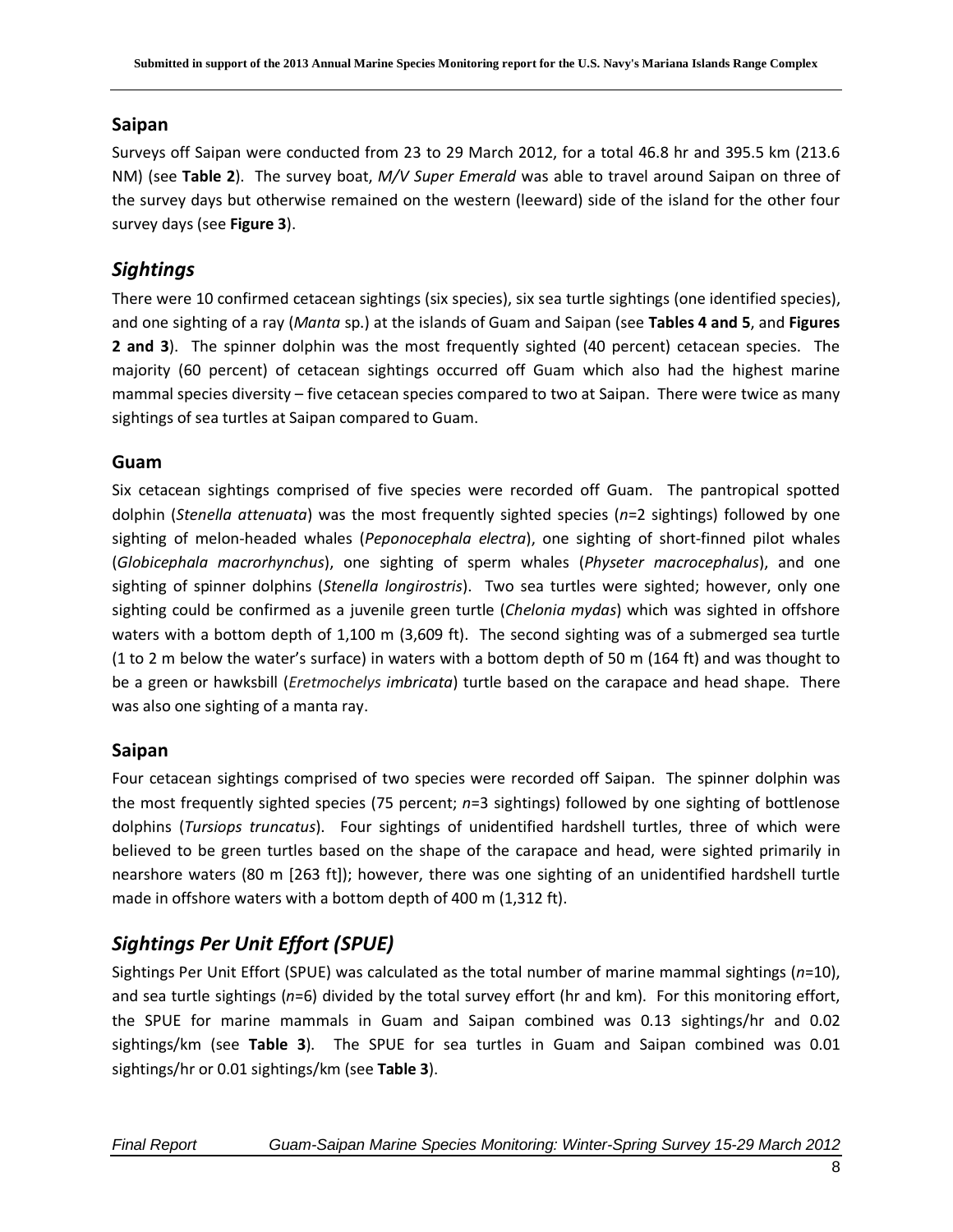<span id="page-12-0"></span>

| <b>Sighting</b><br>No. | <b>Time</b><br>(Guam<br><b>Standard</b><br>$Time)^1$ | <b>Species</b>                                         | <b>BSS</b>     | <b>Group Size</b><br>Best/High/Low |                |    |          | Longitude<br>$(^{\circ}E)$ | <b>Vessel</b><br>Heading $2$ | Animal<br>Bearing <sup>2</sup> | <b>Distance</b><br><b>From</b><br><b>Vessel</b><br>(m) | <b>Bottom</b><br><b>Depth</b><br>(m) | <b>Notes</b>                                                                         |
|------------------------|------------------------------------------------------|--------------------------------------------------------|----------------|------------------------------------|----------------|----|----------|----------------------------|------------------------------|--------------------------------|--------------------------------------------------------|--------------------------------------|--------------------------------------------------------------------------------------|
| 15 March 2012 - Guam   |                                                      |                                                        |                |                                    |                |    |          |                            |                              |                                |                                                        |                                      |                                                                                      |
| $\mathbf{1}$           | 07:25                                                | Melon-headed whale<br>(Peponocephla electra)           | 6              | 100                                | 110            | 95 | 13.44700 | 144.51411                  | 169                          | 195                            | 135                                                    | 2,600                                | ID photos taken, but no<br>acoustic recordings; 4<br>calves                          |
| 19 March 2012 - Guam   |                                                      |                                                        |                |                                    |                |    |          |                            |                              |                                |                                                        |                                      |                                                                                      |
| $\overline{2}$         | 07:04                                                | Sperm whale<br>(Physeter<br>macrocephalus)             | 3              | 10                                 | 10             | 10 | 13.49780 | 144.59724                  | 273                          | 50                             | 45                                                     | 1,200                                | ID photos and acoustic<br>recordings, 1 calf.                                        |
| $\overline{3}$         | 07:10                                                | Pantropical spotted<br>dolphin<br>(Stenella attenuata) | 3              | 6                                  | 8              | 3  | 13.49583 | 144.59718                  | 273                          | 35                             | 65                                                     | 1,200                                | No ID photos obtained,<br>acoustic recordings<br>collected, no calves.               |
| 4                      | 11:04                                                | Pantropical spotted<br>dolphin<br>(Stenella attenuata) | 5              | 30                                 | 34             | 20 | 13.35600 | 144.59149                  | 172                          | 5                              | 70                                                     | 1,400                                | ID photos and acoustic<br>recordings, up to 3<br>calves, and 8 or more<br>juveniles. |
| 20 March 2012 - Guam   |                                                      |                                                        |                |                                    |                |    |          |                            |                              |                                |                                                        |                                      |                                                                                      |
|                        | No marine mammal sightings                           |                                                        |                |                                    |                |    |          |                            |                              |                                |                                                        |                                      |                                                                                      |
| 5                      | 10:42                                                | Green turtle<br>(Chelonia mydas)                       | 4              | $\mathbf{1}$                       | $\overline{a}$ |    | 13.54723 | 144.73885                  | 58                           | 10                             | 30                                                     | 1,100                                | Small juvenile, 25 to 30-<br>cm carapace, sighted at<br>water's surface.             |
| 6                      | 15:20                                                | Manta ray (Manta sp.)                                  | 5              | $\mathbf{1}$                       |                |    | 13.40678 | 144.58714                  | 192                          | 30                             | 40                                                     | 600                                  | Estimated size of 2.7 m<br>across.                                                   |
| 21 March 2012 - Guam   |                                                      |                                                        |                |                                    |                |    |          |                            |                              |                                |                                                        |                                      |                                                                                      |
| 7                      | 06:56                                                | Spinner dolphin                                        | $\overline{2}$ | 20                                 | 20             | 20 | 13.40335 | 144.65724                  | 183                          | 15                             | 60                                                     | 50                                   | ID photos and acoustic<br>recordings, no calves.                                     |

**Table 4. Summary of sightings and observations.**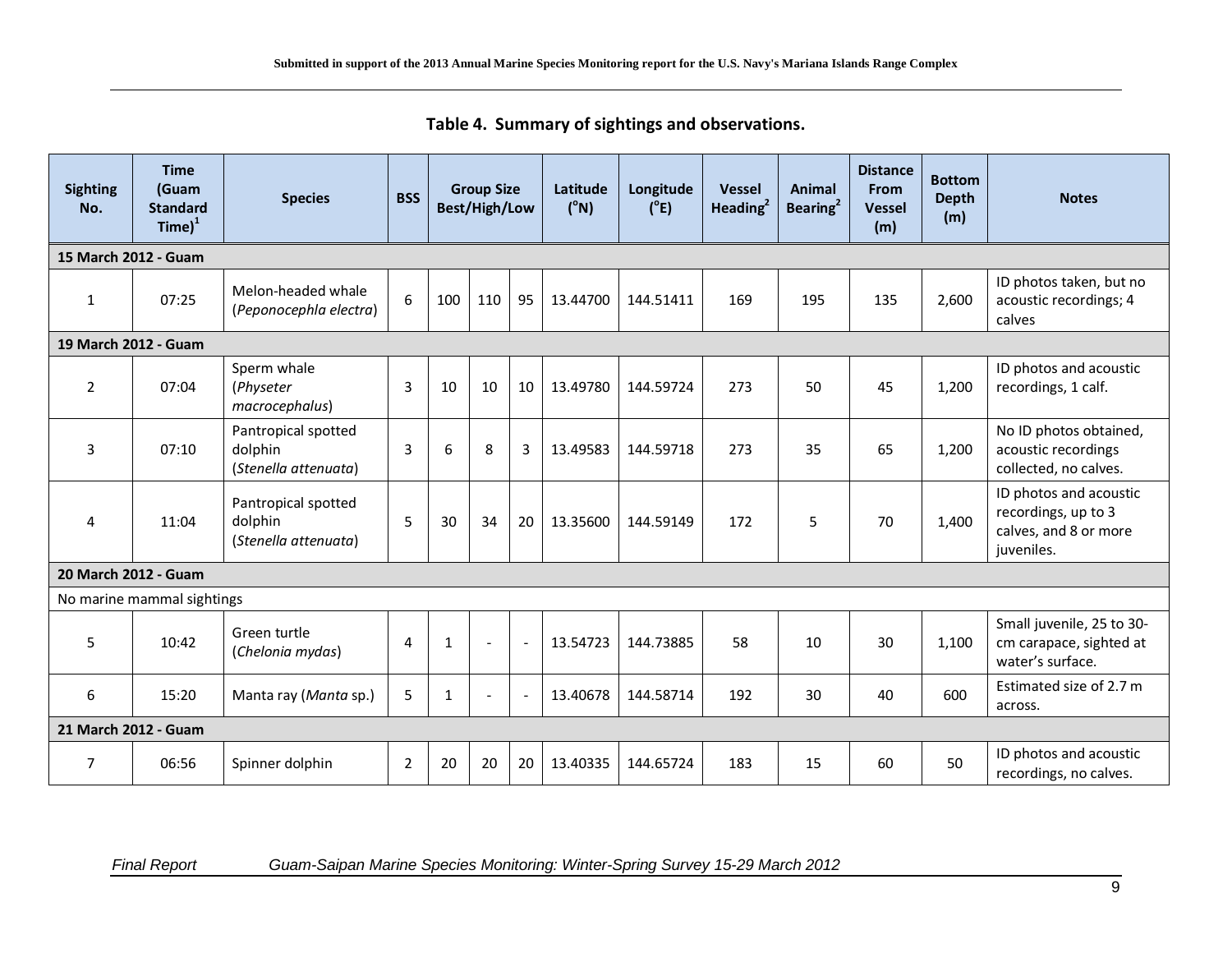| <b>Sighting</b><br>No.           | <b>Time</b><br>(Guam<br><b>Standard</b><br>$Time)^1$ | <b>Species</b>                                              | <b>BSS</b>     |              | <b>Group Size</b><br>Best/High/Low |                          |          |           |     |    | Latitude<br>$(^{\circ}N)$ | Longitude<br>$(^{\circ}E)$ | <b>Vessel</b><br>Heading $2$                                                                                                                                                                                                 | Animal<br>Bearing <sup>2</sup> | <b>Distance</b><br><b>From</b><br><b>Vessel</b><br>(m) | <b>Bottom</b><br><b>Depth</b><br>(m) | <b>Notes</b> |
|----------------------------------|------------------------------------------------------|-------------------------------------------------------------|----------------|--------------|------------------------------------|--------------------------|----------|-----------|-----|----|---------------------------|----------------------------|------------------------------------------------------------------------------------------------------------------------------------------------------------------------------------------------------------------------------|--------------------------------|--------------------------------------------------------|--------------------------------------|--------------|
| 21 March 2012 - Guam (continued) |                                                      |                                                             |                |              |                                    |                          |          |           |     |    |                           |                            |                                                                                                                                                                                                                              |                                |                                                        |                                      |              |
| 8                                | 07:25                                                | Unidentified hardshell<br>turtle                            | $\overline{2}$ | $\mathbf{1}$ | $\blacksquare$                     | $\sim$                   | 13.39937 | 144.65756 | 46  | 90 | 30                        | 50                         | Small juvenile, ~25-cm<br>carapace, sighted at<br>1-2 m below the water's<br>surface. Unidentified<br>hardshell turtle (possibly<br>a green turtle or<br>hawksbill turtle [Chelonia<br>mydas or Eretmochelys<br>imbricata]). |                                |                                                        |                                      |              |
| 9                                | 12:42                                                | Short-finned pilot<br>whale (Globicephala<br>macrorhynchus) | 5              | 23           | 27                                 | 18                       | 13.33893 | 144.59540 | 350 | 45 | 110                       | 1,300                      | ID photos and acoustic<br>recordings, no calves.                                                                                                                                                                             |                                |                                                        |                                      |              |
|                                  | 23 March 2012 - Saipan                               |                                                             |                |              |                                    |                          |          |           |     |    |                           |                            |                                                                                                                                                                                                                              |                                |                                                        |                                      |              |
| 10                               | 06:44                                                | Spinner dolphin<br>(Stenella longirostris)                  | 5              | 15           | 15                                 | 15                       | 15.22046 | 145.65085 | 274 | 45 | 150                       | 180                        | No ID photos obtained,<br>no acoustic recordings,<br>no calves.                                                                                                                                                              |                                |                                                        |                                      |              |
|                                  | 24 March 2012 - Saipan                               |                                                             |                |              |                                    |                          |          |           |     |    |                           |                            |                                                                                                                                                                                                                              |                                |                                                        |                                      |              |
| 11                               | 06:54                                                | Bottlenose dolphin<br>(Tursiops truncatus)                  | 6              | 11           | 11                                 | 11                       | 15.26191 | 145.73473 | 260 | 5  | 45                        | 100                        | Briefly sighted then the<br>group moved toward<br>shore, photos taken, no<br>calves.                                                                                                                                         |                                |                                                        |                                      |              |
| 12                               | 12:10                                                | Unidentified hardshell<br>turtle                            | 6              | $\mathbf{1}$ | $\overline{a}$                     |                          | 15.21820 | 145.68284 | 80  | 35 | 25                        | 80                         | Adult, sighted just below<br>the water's surface.<br>Probably a green turtle<br>(Chelonia mydas).                                                                                                                            |                                |                                                        |                                      |              |
| 13                               | 12:14                                                | Unidentified hardshell<br>turtle                            | 6              | $\mathbf{1}$ | $\sim$                             | $\overline{\phantom{a}}$ | 15.22155 | 145.69322 | 45  | 5  | 15                        | 80                         | Juvenile, sighted just<br>below the waters'<br>surface. Probably a green<br>turtle (Chelonia mydas).                                                                                                                         |                                |                                                        |                                      |              |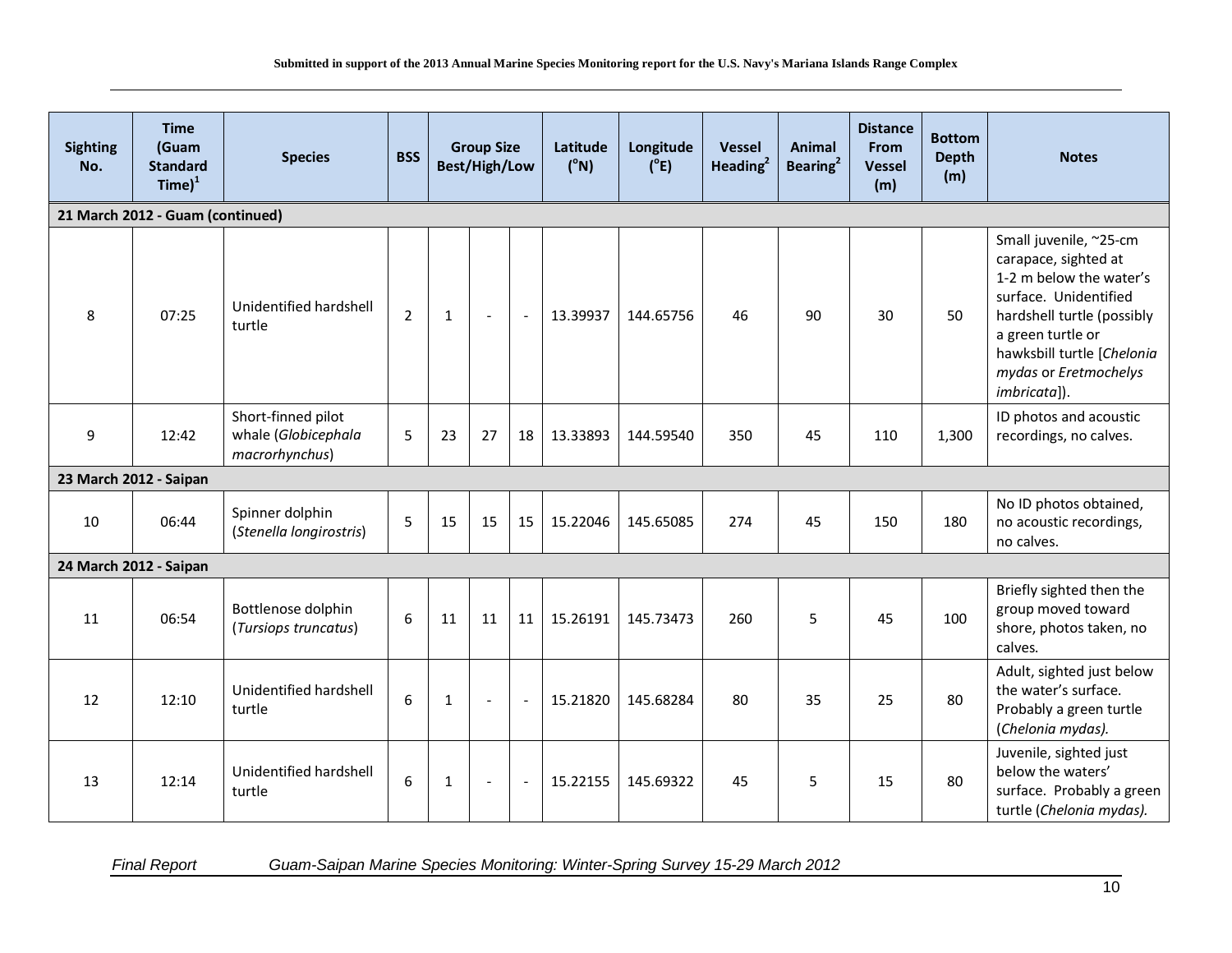| <b>Sighting</b><br>No. | <b>Time</b><br>(Guam<br><b>Standard</b><br>$Time)^1$ | <b>Species</b>                             | <b>BSS</b>     | <b>Group Size</b><br>Best/High/Low |                          | Latitude<br>$(^{\circ}N)$ | Longitude<br>(°E) | <b>Vessel</b><br>Heading $2$ | Animal<br>Bearing <sup>2</sup> | <b>Distance</b><br><b>From</b><br><b>Vessel</b><br>(m) | <b>Bottom</b><br><b>Depth</b><br>(m) | <b>Notes</b> |                                                                              |
|------------------------|------------------------------------------------------|--------------------------------------------|----------------|------------------------------------|--------------------------|---------------------------|-------------------|------------------------------|--------------------------------|--------------------------------------------------------|--------------------------------------|--------------|------------------------------------------------------------------------------|
|                        | 25 March 2012 - Saipan                               |                                            |                |                                    |                          |                           |                   |                              |                                |                                                        |                                      |              |                                                                              |
| 14                     | 08:21                                                | Spinner dolphin<br>(Stenella longirostris) | 6              | 14                                 | 14                       | 11                        | 15.26819          | 145.83718                    | 244                            | 50                                                     | 160                                  | 200          | No ID photos obtained,<br>acoustic recordings<br>collected, at least 1 calf. |
| 15                     | 12:21                                                | Unidentified hardshell<br>turtle           | 6              | 1                                  | $\blacksquare$           | $\overline{\phantom{a}}$  | 15.02600          | 145.75200                    | 354                            | 15                                                     | 5                                    | 400          | 1-m diameter carapace,<br>2-3 m below water's<br>surface.                    |
| 26 March 2012 - Saipan |                                                      |                                            |                |                                    |                          |                           |                   |                              |                                |                                                        |                                      |              |                                                                              |
| No sightings           |                                                      |                                            |                |                                    |                          |                           |                   |                              |                                |                                                        |                                      |              |                                                                              |
| 27 March 2012 - Saipan |                                                      |                                            |                |                                    |                          |                           |                   |                              |                                |                                                        |                                      |              |                                                                              |
| 16                     | 07:38                                                | Spinner dolphin<br>(Stenella longirostris) | $\overline{4}$ | 20                                 | 20                       | 20                        | 15.25989          | 145.83065                    | 68                             | 45                                                     | 200                                  | 200          | ID photos and acoustic<br>recordings, at least 1 calf.                       |
|                        | 28 March 2012 - Saipan                               |                                            |                |                                    |                          |                           |                   |                              |                                |                                                        |                                      |              |                                                                              |
| 17                     | 12:10                                                | Unidentified hardshell<br>turtle           | 5              | $\mathbf{1}$                       | $\overline{\phantom{a}}$ |                           | 15.22100          | 145.69400                    | 9                              | 90                                                     | 250                                  | 80           | Adult. Probably a green<br>turtle (Chelonia mydas).                          |
|                        | 29 March 2012 - Saipan                               |                                            |                |                                    |                          |                           |                   |                              |                                |                                                        |                                      |              |                                                                              |
| No sightings           |                                                      |                                            |                |                                    |                          |                           |                   |                              |                                |                                                        |                                      |              |                                                                              |

Note:  $1/3$ Greenwich Mean Time + 10 hours, <sup>2</sup>Vessel heading is magnetic,  $3/3$ nimal bearing is relative to ship, cm = centimeter(s)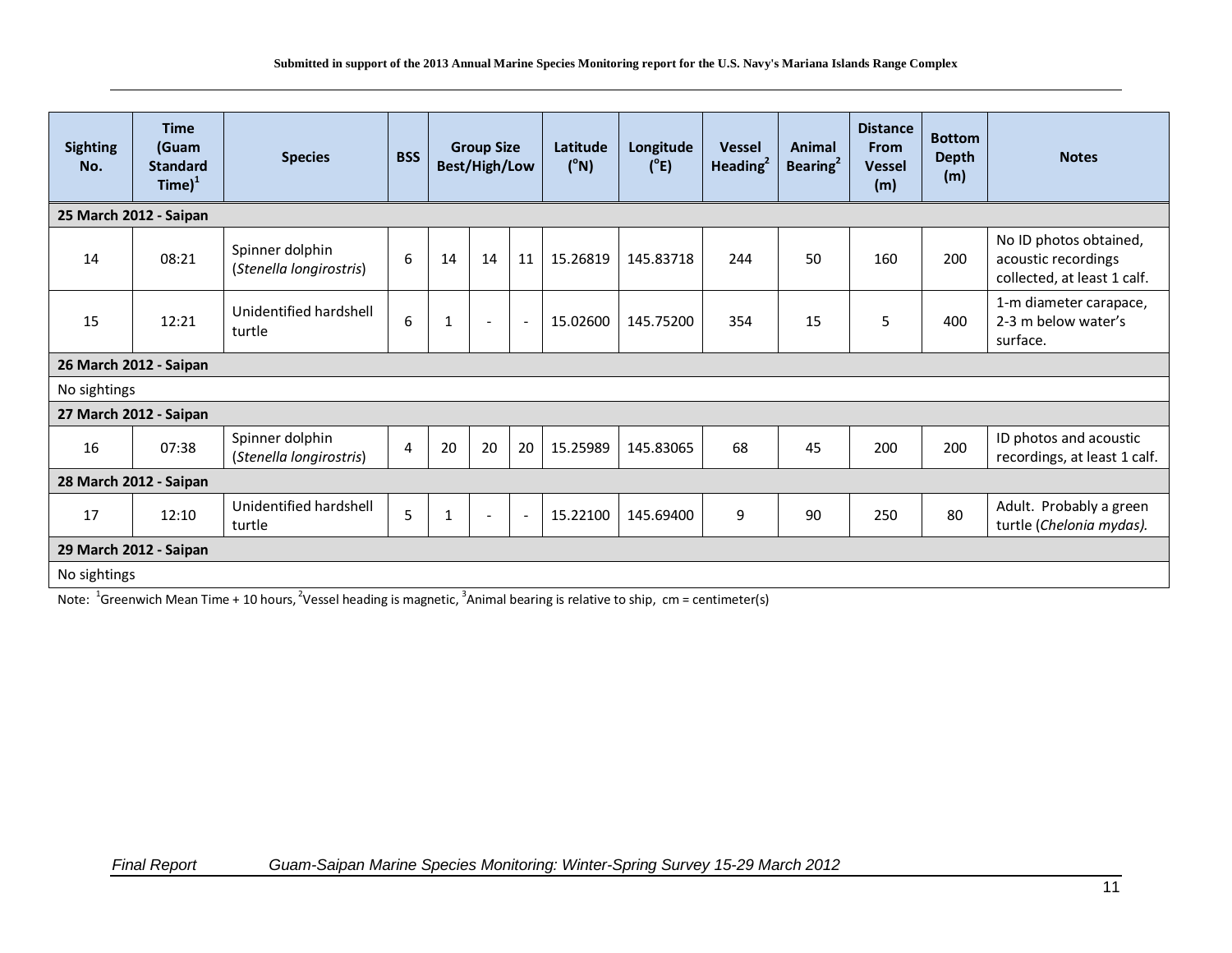<span id="page-15-0"></span>

| <b>Species</b>                                          | <b>Number of</b><br><b>Sightings</b> | Location | <b>Bottom</b><br>Depth (m) | Percentage of<br>all Sightings |  |
|---------------------------------------------------------|--------------------------------------|----------|----------------------------|--------------------------------|--|
| Bottlenose dolphin<br>(Tursiops truncatus)              | $\mathbf{1}$                         | Saipan   | 100                        | 10                             |  |
| Melon-headed whale<br>(Peponocephala electra)           | $\mathbf{1}$                         | Guam     | 2,600                      | 10                             |  |
| Pantropical spotted dolphin<br>(Stenella attenuata)     | $\overline{2}$                       | Guam     | 1,200-1,400                | 20                             |  |
| Short-finned pilot whale<br>(Globicephala macrorynchus) | $\mathbf{1}$                         | Guam     | 1,300                      | 10                             |  |
| Sperm whale<br>(Physeter macrocephalus)                 | $\mathbf{1}$                         | Guam     | 1,200                      | 10                             |  |
| Spinner dolphin<br>(Stenella longirostris)              | $\mathbf{1}$                         | Guam     | 50                         | 10                             |  |
| Spinner dolphin<br>(Stenella longirostris)              | 3                                    | Saipan   | 180-200                    | 30                             |  |
| Total                                                   | 10                                   |          |                            | 100                            |  |

#### **Table 5. Summary of cetacean sightings by species, location, bottom depth, and percentage of sightings.**

#### **Guam**

The SPUE for marine mammals off Guam was 0.18 sightings/hr or 0.02 sightings/km (0.04 sightings/NM). The SPUE for sea turtles off Guam was 0.06 sightings/hr, 0.01 sightings/km, 0.01 sightings/NM.

#### **Saipan**

The SPUE for marine mammals off Saipan was 0.09 sightings/hr or 0.01 sightings/km (0.02 sightings/NM). The SPUE for sea turtles off Guam was 0.09 sightings/hr or 0.01 sightings/km (0.02 sightings/NM.

### *Photographs*

A total of 1,376 photographs were collected for all six cetacean species and unidentified hardshell/confirmed sea turtles seen during the survey. Copies of all marine species photographs and survey data are stored at two HDR facilities and a third copy was submitted to Naval Facilities Engineering Command Pacific (NAVFAC PAC). In order to further collaborative efforts, NAVFAC PAC has delivered a copy of the photographs plus survey tracklines to the NMFS' Pacific Islands Fisheries Science Center for comparison to its photo-identification catalogs.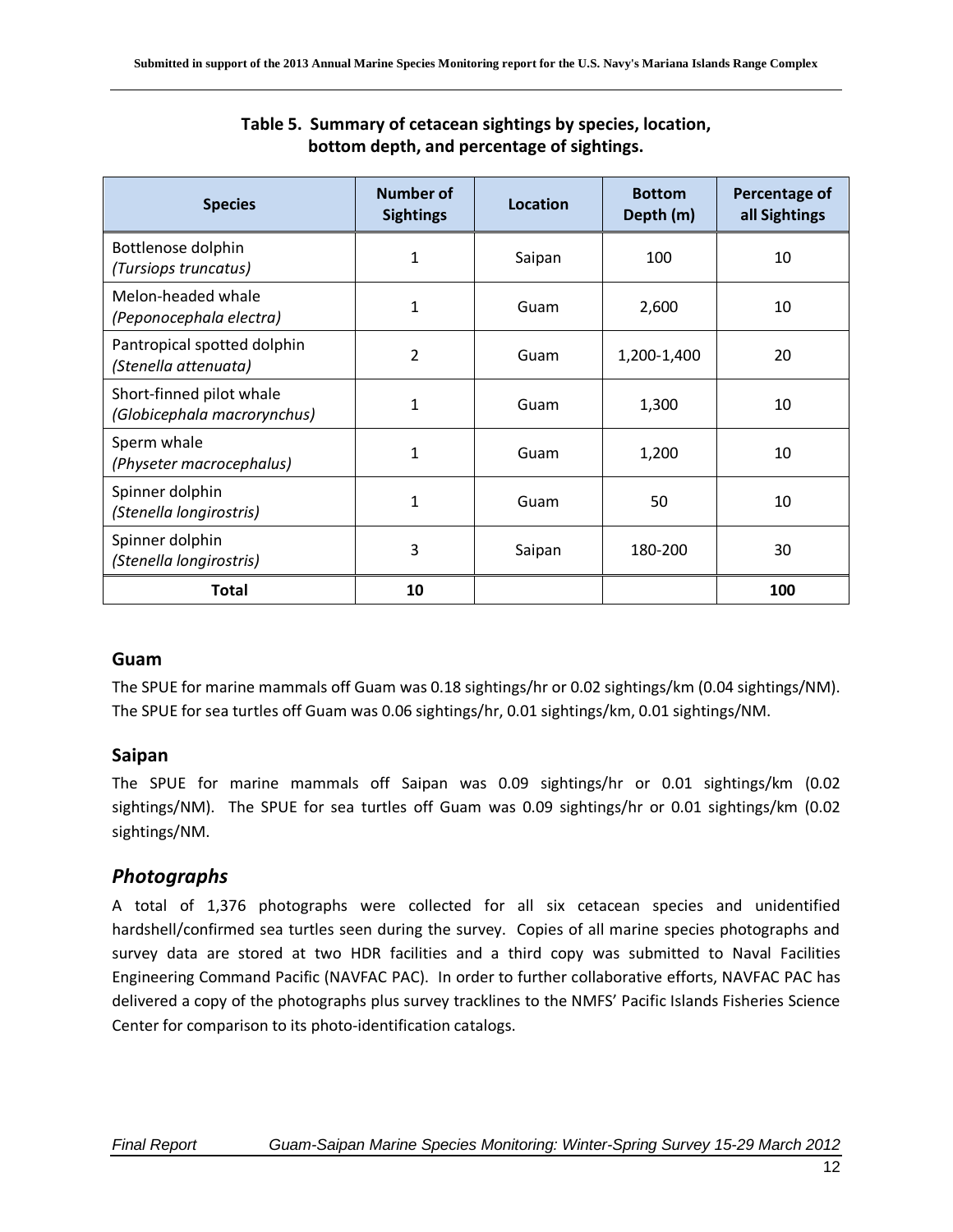#### *Acoustics*

Twenty-one hydrophone recordings were made during surveys off Guam and Saipan, usually in conjunction with a marine mammal sighting. Several recordings were made when no animals were present to determine if any distant or cryptic marine mammal species could be detected. Recorded files were delivered to Bio-Waves Inc. for subsequent analysis with results provided when available.

### <span id="page-16-0"></span>**Section 4 Discussion**

Due to the higher than expected sea state conditions and the smaller survey vessel's inability to provide a stable platform in those conditions, the Guam survey (intended to incorporate waters surrounding the island) was modified to survey the nearshore waters out to 18 km (5.4 NM) on the western side. This approach was similar to a previous survey in the Guam (Ligon et al. 2011; HDR 2011). Even restricting the survey to the leeward side of the island, 94.4 percent of the effort was conducted in BSS of 3 to 6, and 70.5 percent were in BSS of 4 to 5, making sighting conditions difficult. Despite the high BSS, 10 cetacean and six sea turtle sightings were made during the 11 days of surveys off the islands of Guam and Saipan. In comparison, the 2011 Guam only winter survey had a smaller number of species sightings over a longer time period (nine sightings, three identified marine mammal species, six days; SPUE = 0.01 sightings per km (0.02 sightings/NM); HDR 2011) *vs.* the 2012 survey (10 sightings, six identified marine mammal species, four days effort; SPUE = 0.02 sightings per km (0.03 sightings/NM). The 2011 Guam winter survey had six sightings of sea turtles over six days of effort, and all were identified as green turtles (SPUE = 0.01 sightings per km (0.01 sightings/NM)) *vs.* the 2012 survey (six sightings, one confirmed and one possible sea turtle species, 4 days; SPUE = 0.01 sightings per km (0.02 sightings/NM).

The larger vessel used off Saipan allowed us to survey completely around the island on three days, although only spinner dolphins were observed on the north end of the island and there were no sightings on the eastern (windward) side. Spinner dolphins were observed on two separate days and according to the vessel's crew, that area on the north end of the island is commonly used by spinner dolphins. The other two sightings off Saipan (spinner and bottlenose dolphins) occurred within 2 km (1.1 NM) of shore not long after leaving the harbor in the morning (within 20 to 30 min).

Marine mammal species diversity in this nearshore survey was higher than observed during the 2011 winter survey (six identified species *vs.* three identified species; HDR 2011) but was not as high as recorded during the MISTCS (DoN 2007; Fulling et al. 2011), Valiant Shield 2007 (Mobley 2007), Oleson and Hill (2010), and Hill et al. (2012) surveys. Those surveys went beyond 20 km (11 NM) offshore of Guam into deep water including near the Mariana Trench, or remained at sea for longer periods of time.

Ligon et al. (2011) also surveyed the nearshore area of Guam as well as Saipan and their sightings also included sperm whales (a group of nine individuals), several pantropical spotted dolphins, and spinner dolphins (the most commonly sighted species during this survey). There were only two sea turtle sighting reported from the before-mentioned marine mammal surveys in the Mariana Islands  $-$  a hawksbill turtle sighted in waters deeper than 2,800 m (9,186 ft) during the MISTCS (DoN 2007) and an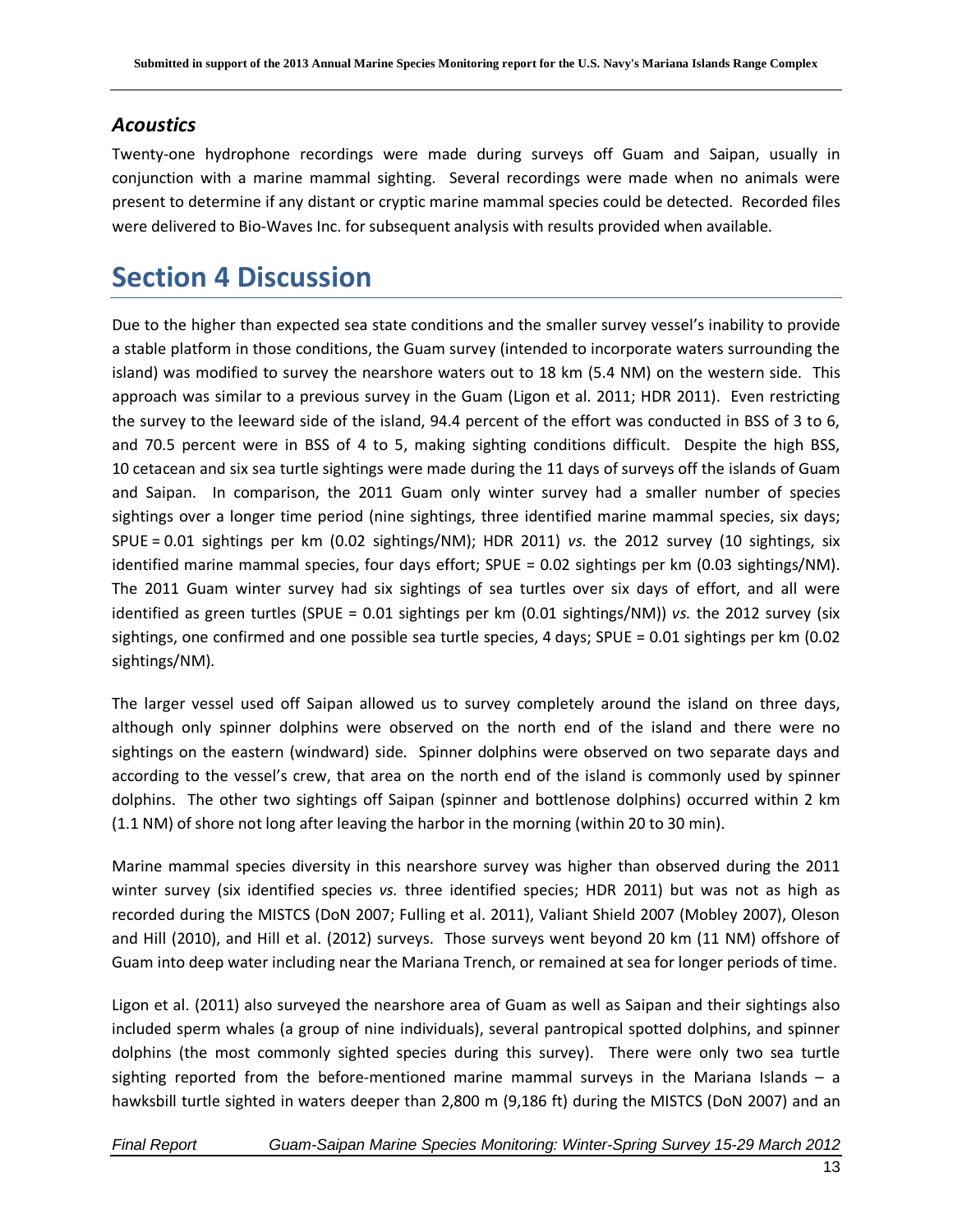unidentified hardshell turtle was sighted (distance from shore and/or bottom depth not provided) during aerial-based monitoring during the Valiant Shield 2007 (Mobley 2007).

### <span id="page-17-0"></span>**Section 5 Acknowledgements**

We would like to thank Lee Weber of Micronesia Divers Association, Inc. and the crew of the *M/V Sea Fantasy* and the *M/V Super Emerald* for their assistance throughout the survey cruises. Jennifer Brown and Aude Pacini assisted with logistics.

## <span id="page-17-1"></span>**Section 6 Literature Cited**

| <b>DoN 2007</b>      | DoN (Department of Navy). 2007. Marine Mammal and Sea Turtle Survey and<br>Density Estimates for Guam and the Commonwealth of The Northern Mariana<br>Islands. Contract No. N68711-02-D-8043; CTO 0036. Honolulu, Hawaii: Naval<br>Facilities Engineering Command Pacific and Commander, U.S. Pacific Fleet.<br>Prepared by SRS-Parsons Joint Venture, Newport Beach, California; Geo-<br>Marine, Inc., Plano, Texas; and Bio-Waves, Inc., Encinitas, California.<br>http://www.nmfs.noaa.gov/pr/pdfs/permits/mirc_mistcs_report.pdf |
|----------------------|--------------------------------------------------------------------------------------------------------------------------------------------------------------------------------------------------------------------------------------------------------------------------------------------------------------------------------------------------------------------------------------------------------------------------------------------------------------------------------------------------------------------------------------|
| Fulling et al. 2011  | Fulling, G.L., P.H. Thorson, and J. Rivers. 2011. Distribution and abundance<br>estimates for cetaceans in the waters off Guam and the Commonwealth of the<br>Northern Mariana Islands. Pacific Science 65:321-343.                                                                                                                                                                                                                                                                                                                  |
| <b>HDR 2011</b>      | HDR 2011. Guam Marine Species Monitoring Survey, Vessel-based Monitoring<br>Surveys, Winter 2011. Prepared for U.S. Pacific Fleet and submitted to Naval<br>Facilities Engineering Command (NAVFAC) Pacific, Pearl Harbor, Hawaii, under<br>Contract No. N62470-10-D-3011 Task Order 08, issued to HDR Inc.                                                                                                                                                                                                                          |
| Hill et al. 2012     | Hill M.C., A.D. Ligon, M.H. Deakos, A.C. Ü, E. Norris, and E. Oleson. 2012.<br>Cetacean Surveys of Guam and CNMI Waters: August-September, 2011. PIFSC<br>Data Report DR-12-002. Pacific Islands Fisheries Science Center, National<br>Marine Fisheries Service, Honolulu, Hawaii.                                                                                                                                                                                                                                                   |
| Ligon et al. 2011    | Ligon, A.D., M.H. Deakos, and A.C. U. 2011. Small-boat Cetacean Surveys off<br>Guam and Saipan, Mariana Islands, February - March 2010. Report to Pacific<br>Island Fisheries Science Center under Order No. AB133F-10-SE-0930.                                                                                                                                                                                                                                                                                                      |
| Mobley et al. 2007   | Mobley, J.R. 2007. Marine Mammal Monitoring Surveys in Support of "Valiant<br>Shield" Training Exercises (Aug. 13-17, 2007). Report prepared for<br>Environmental Division Commander, U.S. Pacific Fleet, Pearl Harbor, Hawaii by<br>Marine Mammal Research Consultants, Honolulu, Hawaii.                                                                                                                                                                                                                                           |
| Oleson and Hill 2010 | Oleson, E.M., and M.C. Hill. 2010. 2010 Report to PACFLT: Report of Cetacean<br>Surveys in Guam, CNMI, and the High-seas. Prepared for Department of the<br>Navy by National Marine Fisheries Service, Pacific Island Fisheries Science<br>Center, Honolulu, Hawaii.                                                                                                                                                                                                                                                                 |
| <b>Final Report</b>  | Guam-Saipan Marine Species Monitoring: Winter-Spring Survey 15-29 March 2012                                                                                                                                                                                                                                                                                                                                                                                                                                                         |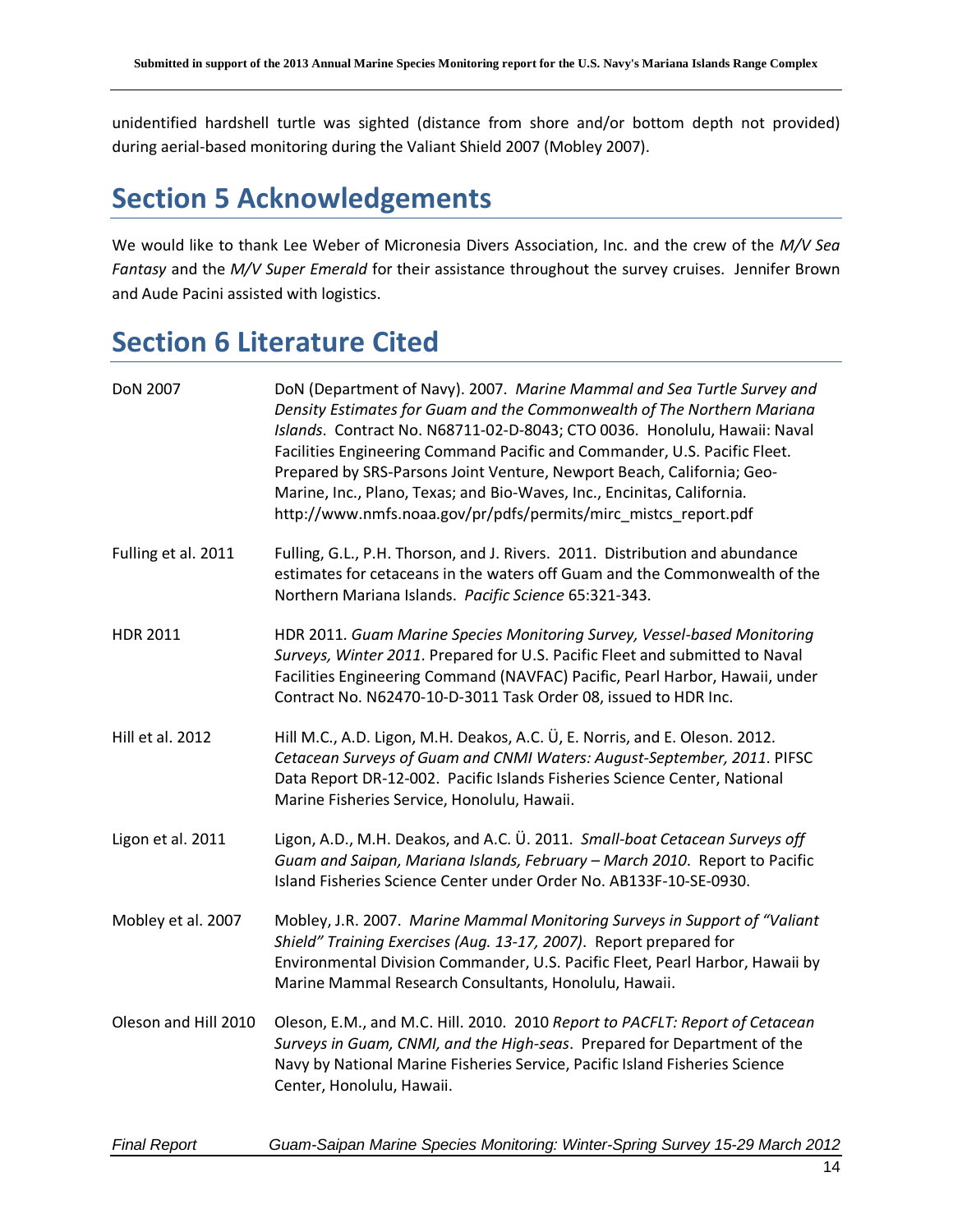# **APPENDIX A**

## **Species Photo-ID**



March 15, 2012, Sighting 1, *P. electra,* HDR2012MAR15-MHD-2449.jpg



March 19, 2012, Sighting 2, *P. macrocephalus,* HDR2012MAR19-MHD-2880.jpg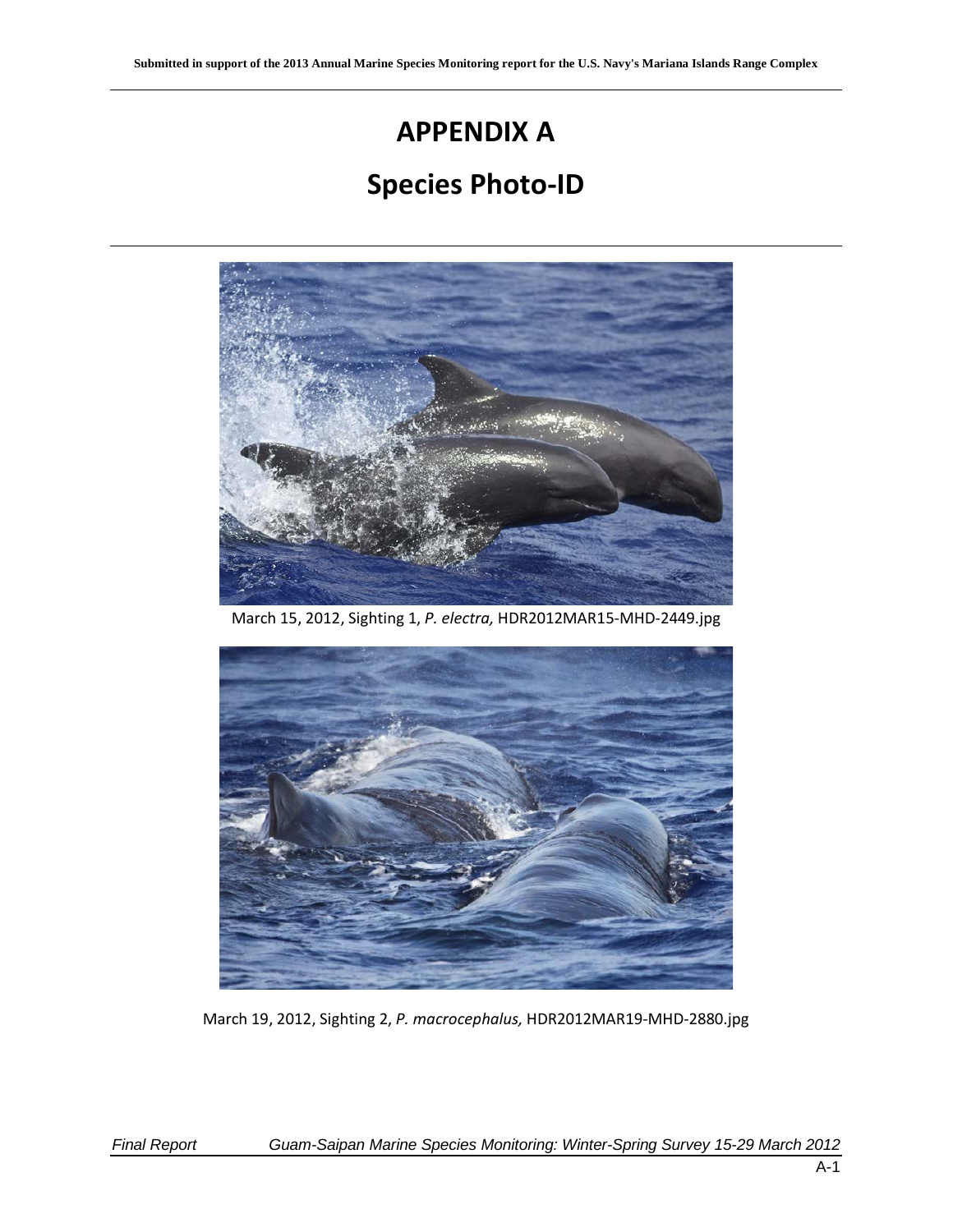

March 19, 2012, Sighting 4, *S. attenuata,* HDR2012MAR19-MHD-3090.jpg



March 21, 2012, Sighting 7, *S. longirostris,* HDR2012MAR21-MHD-3316.jpg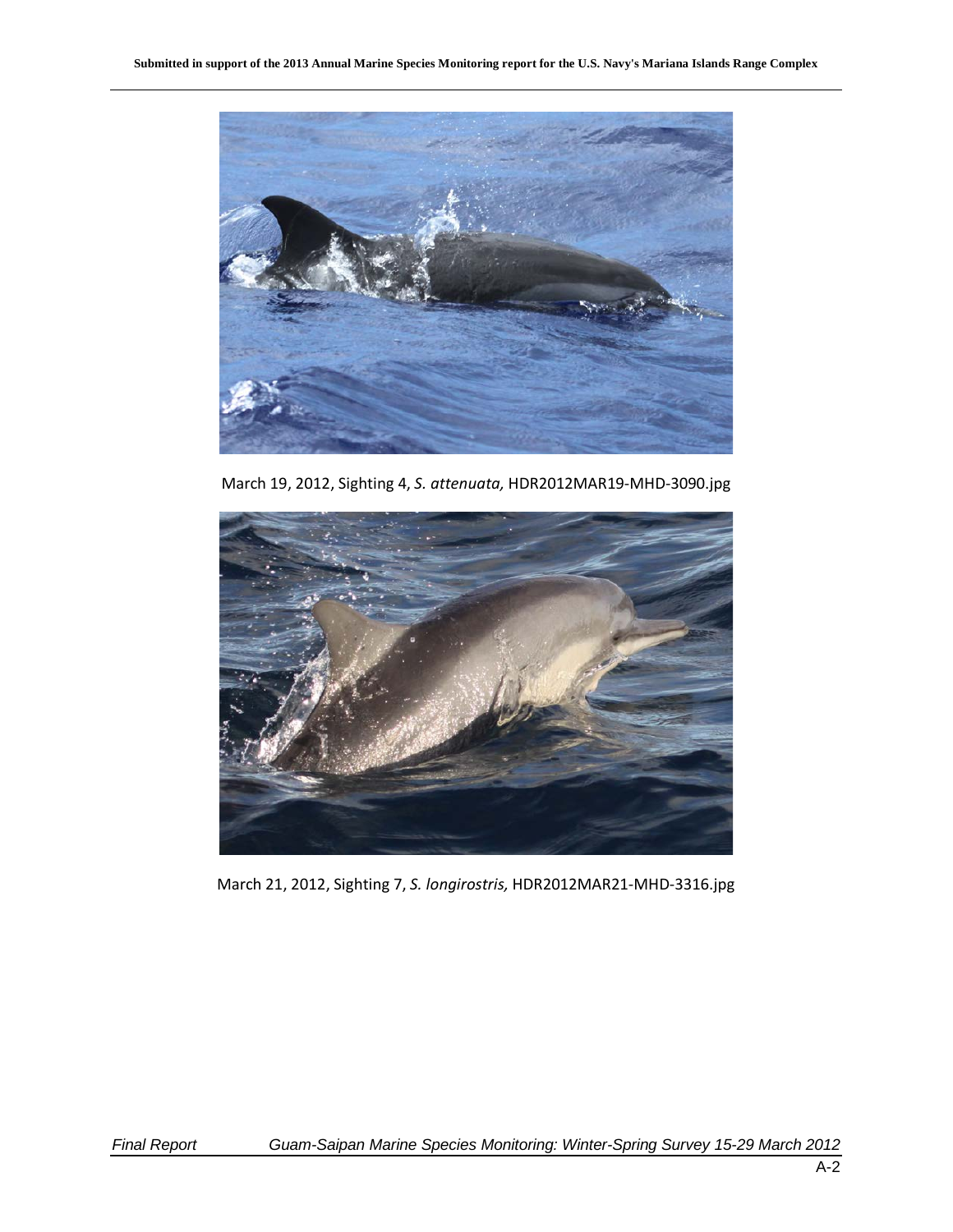

March 21, 2012, Sighting 9, *G. macrorhynchus,* HDR2012MAR21-MHD-3434.jpg



March 24, 2012, Sighting 11, *T. truncatus,* HDR2012MAR24-MHD-3646.jpg